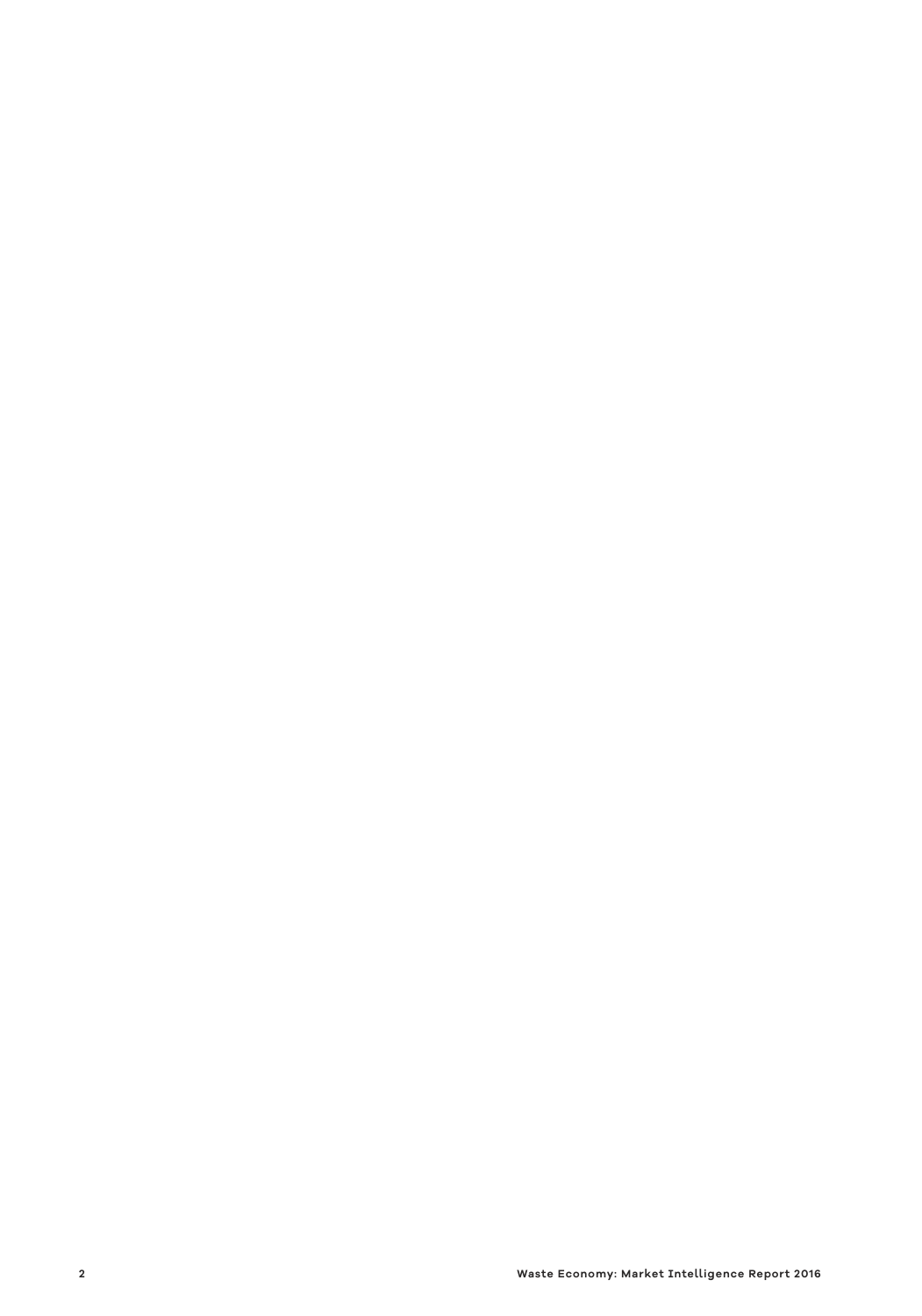#### **GreenCape**

GreenCape is a non-profit organisation that supports and promotes the green economy - low carbon, resource efficient and socially inclusive - in the Western Cape, South Africa. We assist businesses and investors focusing on green technologies and services to remove barriers to their establishment and growth.

#### Acknowledgements

We thank Quinton Williams, Kirsten Barnes, Tawanda Sango and Gracia Munganga for the time and effort that went into compiling this Market Intelligence Report.

#### Disclaimer

While every attempt was made to ensure that the information published in this report is accurate, no responsibility is accepted for any loss or damage that may arise out of the reliance of any person or entity upon any of the information this report contains.

Copyright © GreenCape 2016

This document may be downloaded at no charge from www.greencape.co.za. All rights reserved.

Subscribe to receive e-mail alerts or GreenCape news, events and publications by registering as a member on our website: www.greencape.co.za



18 Roeland Street, Cape Town, 8001, South Africa

Layout and design:

Editorial and review: Lauren Basson, Sarah O'Carroll and Salomé Bronkhorst Images: Wasteplan, GreenCape<br>Cover: GreenCape, 2015 GreenCape, 2015<br>Deep Design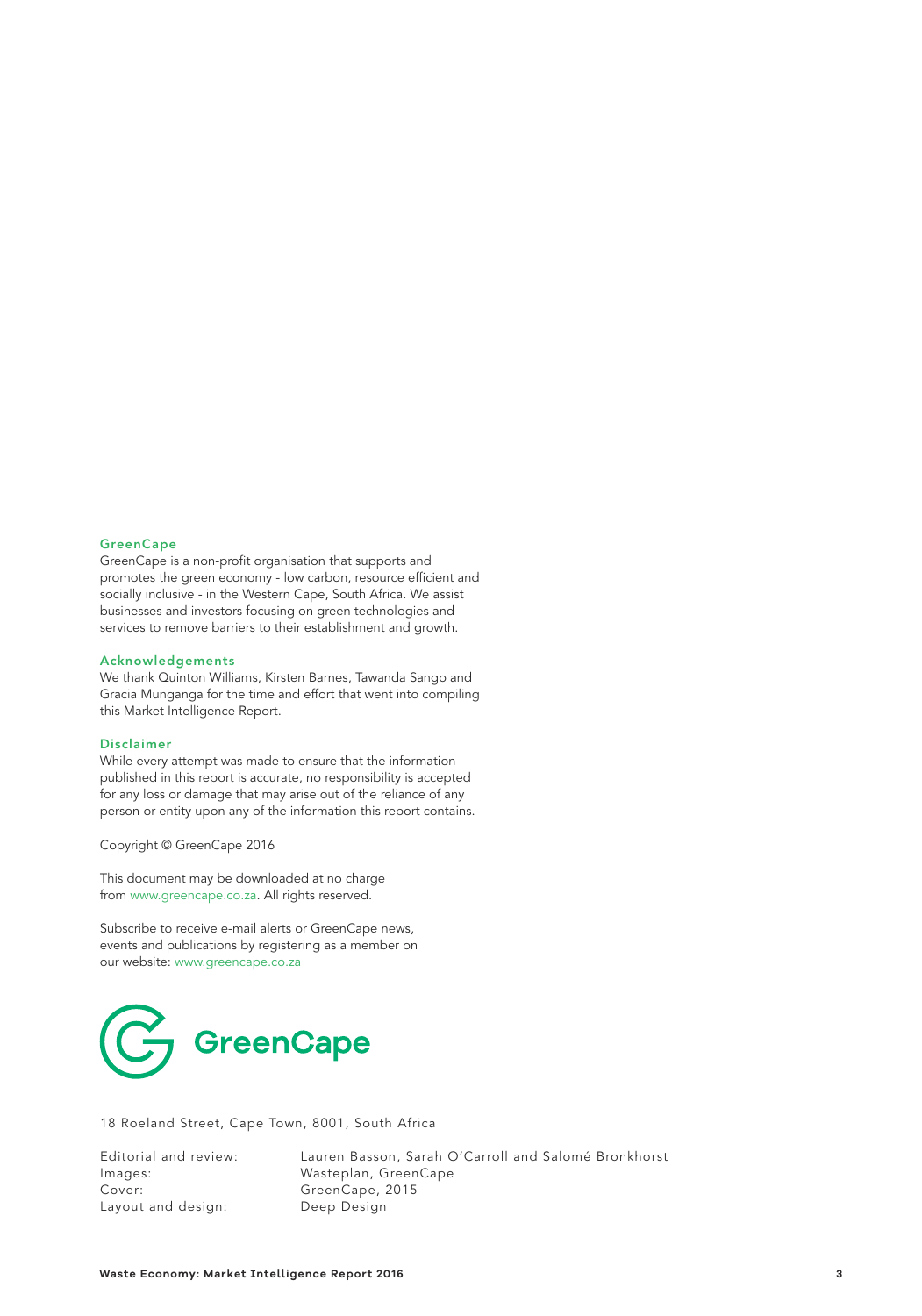# **Contents**

| List of acronyms |                                                                          | 5                |
|------------------|--------------------------------------------------------------------------|------------------|
| List of figures  |                                                                          |                  |
| List of tables   |                                                                          | $\boldsymbol{7}$ |
|                  | Executive summary                                                        | 8                |
| 1.               | Introduction and purpose                                                 | 10               |
| 2.               | Industry overview                                                        | 11               |
| 2.1.             | Industry structure                                                       | 11               |
| 2.2.             | Market size                                                              | 12               |
| 2.2.1.           | South African                                                            | 12               |
|                  | 2.2.2. Western Cape                                                      | 13               |
| 3.               | Policy and regulation                                                    | 14               |
| 3.1.             | Waste management policy and legislation in South Africa                  | 14               |
| 3.2.             | Working with municipalities                                              | 15               |
| 3.3.             | Recent legislative changes                                               | 16               |
| 3.3.1.           | Existing legislation that will have implications in 2016                 | 16               |
| 3.3.2.           | Draft legislation                                                        | 17               |
| 4.               | Opportunities and barriers for alternative waste management technologies | 18               |
| 4.1.             | Recyclables                                                              | 18               |
| 4.1.1.           | Paper and cardboard                                                      | 20               |
| 4.1.2.           | Plastics                                                                 | 20               |
| 4.1.3.           | Glass                                                                    | 22               |
| 4.1.4.           | e-Waste                                                                  | 22               |
| 4.2.             | Construction and demolition waste                                        | 23               |
| 4.3.             | Waste to energy                                                          | 24               |
| 4.3.1.           | Challenges faced by waste to energy projects                             | 24               |
| 4.3.2.           | Existing and emerging waste to energy opportunities                      | 25               |
| 4.4.             | Opportunities in Western Cape municipalities                             | 26               |
| 5.               | Funding and incentives                                                   | 27               |
| 5.1.             | Manufacturing incentives                                                 | 27               |
| 6.               | The Western Cape: Africa's growing greentech hub                         | 31               |
| 7.               | GreenCape's support to businesses and investors                          | 33               |
| 8.               | References                                                               | 36               |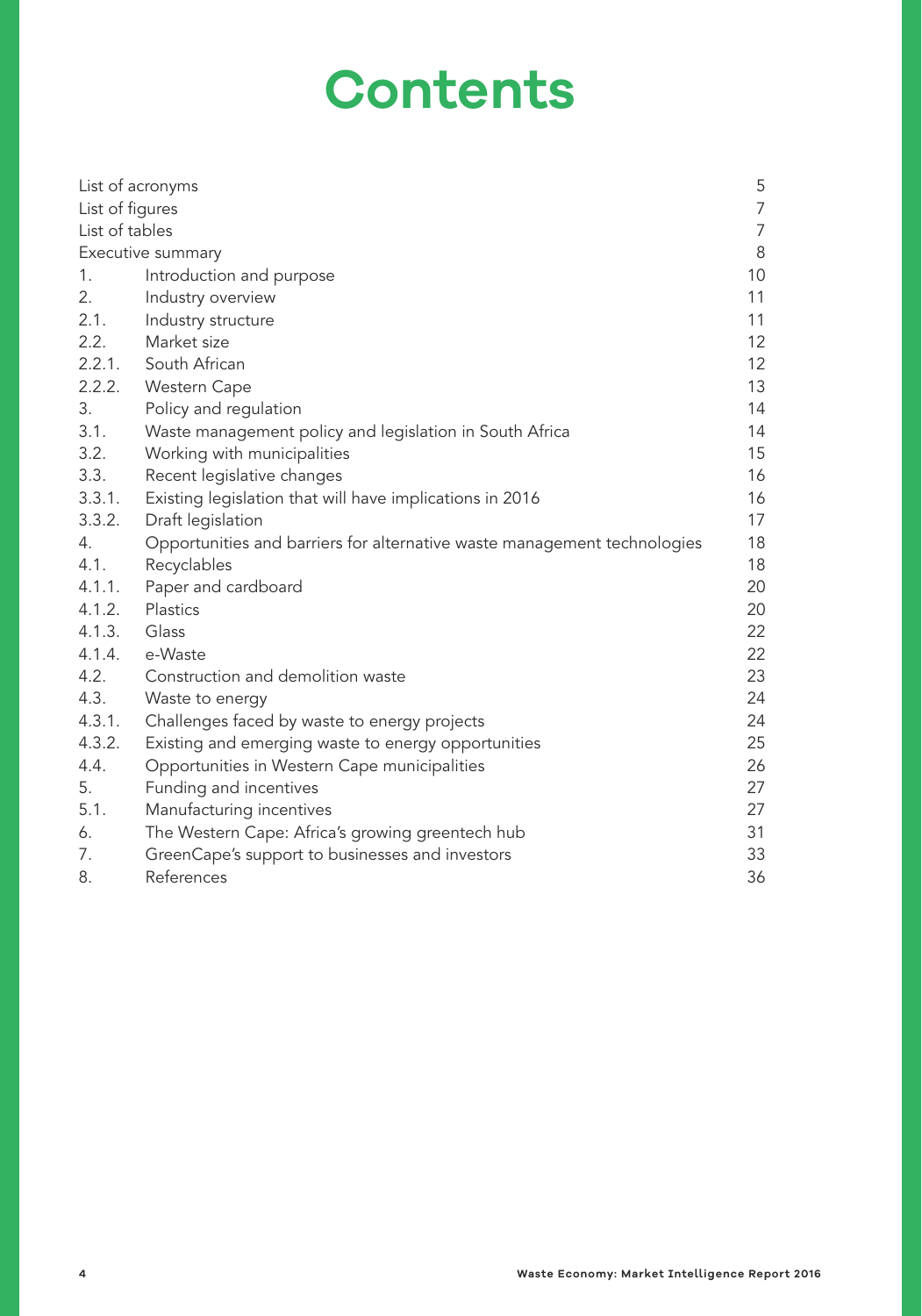# **List of acronyms**

| C&DW          | Construction and demolition waste                                           |
|---------------|-----------------------------------------------------------------------------|
| <b>CCT</b>    | City of Cape Town                                                           |
| <b>CCA</b>    | Customs-controlled area                                                     |
| <b>DEA</b>    | Department of Environmental Affairs                                         |
| DoE           | Department of Energy                                                        |
| dti           | Department of Trade and Industry                                            |
| EIA           | Environmental impact assessment                                             |
| eWASA         | e-Waste Association of South Africa                                         |
| e-waste       | Electronic waste (also known as waste electrical and electronic equipment)  |
| EPR           | Extended producer responsibility                                            |
| ETI           | Employment tax incentive                                                    |
| <b>GDP</b>    | Gross domestic product                                                      |
| GIZ           | Deutsche Gesellschaft für Internationale Zusammenarbeit (German Corporation |
|               | for International Cooperation)                                              |
| <b>GRI</b>    | Gestamp Renewable Industries                                                |
| GW            | Gigawatt                                                                    |
| <b>IDC</b>    | Industrial Development Corporation                                          |
| IT.           | Information technology                                                      |
| <b>IPP</b>    | Independent power producer                                                  |
| <b>IndWMP</b> | Industry waste management plan                                              |
|               |                                                                             |
| IWM           | Integrated Waste Management                                                 |
| <b>KFW</b>    | Kreditanstalt für Wiederaufbau Development Bank                             |
| kW/h          | Kilowatt hour(s)                                                            |
| MIG.          | Municipal Infrastructure Grant                                              |
| MIR.          | Market Intelligence Report                                                  |
| <b>MSA</b>    | Municipal Systems Act, No. 32 of 2000                                       |
| <b>MSW</b>    | Municipal solid waste                                                       |
| MW.           | Megawatt(s)                                                                 |
| <b>NEMA</b>   | National Environmental Management Act, No. 107 of 1998                      |
| NEM:WA        | National Environmental Management: Waste Act, No. 59 of 2008                |
| <b>NPSWM</b>  | National Pricing Strategy for Waste Management                              |
| <b>NWIB</b>   | National Waste Information Baseline                                         |
| <b>NWMS</b>   | National Waste Management Strategy                                          |
| PE-HD         | High-density polyethylene                                                   |
| PE-LD         | Low-density polyethylene                                                    |
| PE-LLD        | Linear low-density polyethylene                                             |
| PET           | Polyethylene terephthalate                                                  |
| <b>POLYCO</b> | Polyolefin Recycling Company                                                |
| PP            | Polypropylene                                                               |
| PPP           | Public-private partnership                                                  |
| <b>PRASA</b>  | Paper Recycling Association of South Africa                                 |
| <b>PRO</b>    | Producer responsibility organisation                                        |
| PS            | Polystyrene                                                                 |
| PS-E          | Polystyrene expanded                                                        |
| <b>PSPC</b>   | Polystyrene Packaging Council                                               |
| <b>PVC</b>    | Polyvinyl chloride                                                          |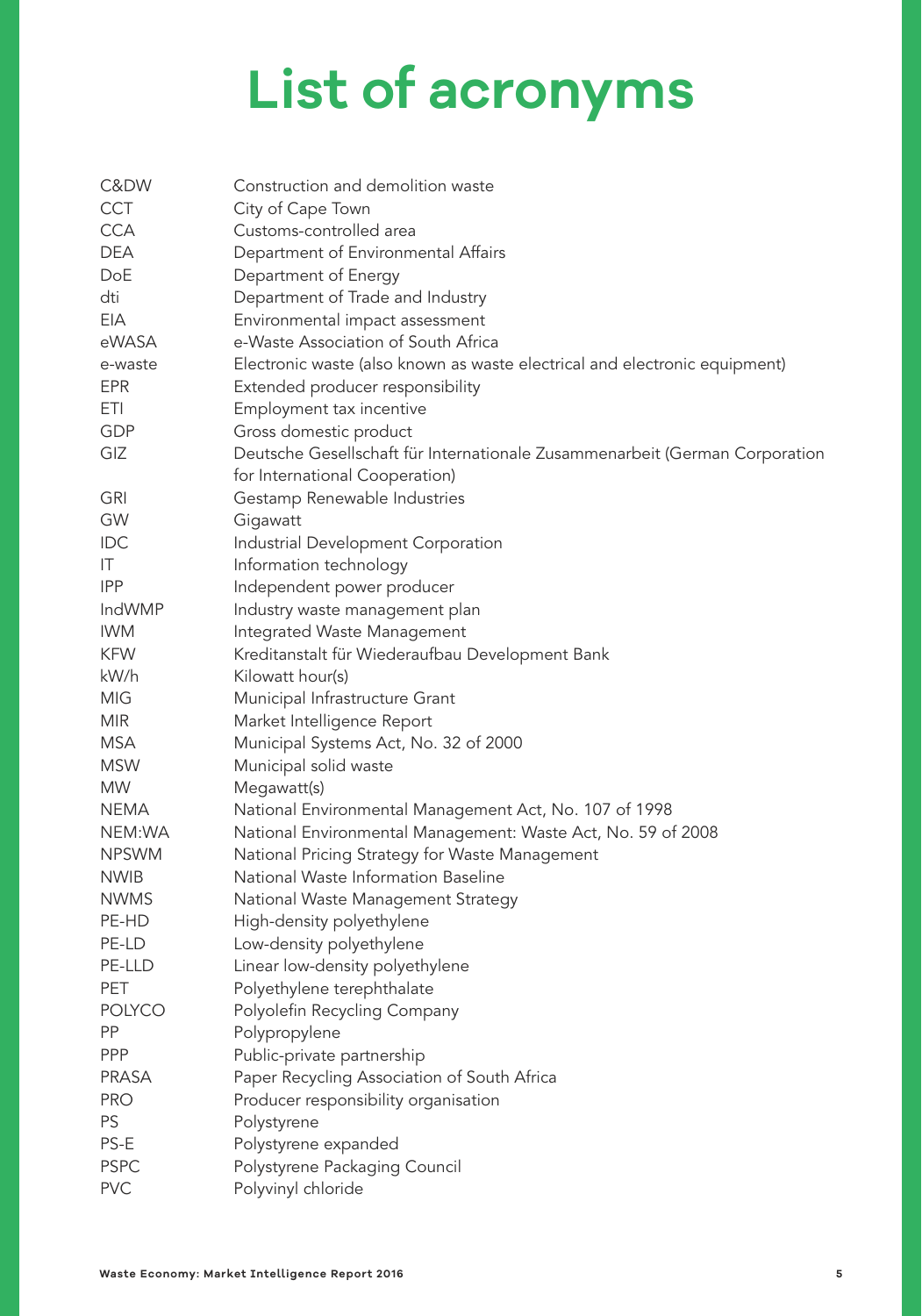| R&D             | Research and development                                                  |
|-----------------|---------------------------------------------------------------------------|
| <b>REDISA</b>   | Recycling and Economic Development Initiative of South Africa             |
| <b>REEEP</b>    | Renewable Energy and Energy Efficiency Partnership                        |
| <b>REIPPPP</b>  | Renewable Energy Independent Power Producer Procurement Programme         |
| <b>SABIA</b>    | Southern African Biogas Industry Association                              |
| <b>SAEWA</b>    | South African e-Waste Alliance                                            |
| SALGA           | South African Local Government Association                                |
| <b>SAVA</b>     | Southern African Vinyls Association                                       |
| <b>SEZ</b>      | Special economic zone                                                     |
| <b>StEP</b>     | Solving the e-waste problem                                               |
| <b>TGRC</b>     | The Glass Recycling Company                                               |
| <b>UNIDO</b>    | United Nations Industrial Development Organization                        |
| <b>VAT</b>      | Value added tax                                                           |
| <b>WC-DEADP</b> | Western Cape Department of Environmental Affairs and Development Planning |
| <b>WISP</b>     | Western Cape Industrial Symbiosis Programme                               |
| <b>WMB</b>      | Waste Management Bureau                                                   |
| W <sub>tE</sub> | Waste to energy                                                           |
| <b>WWTW</b>     | Waste water treatment works                                               |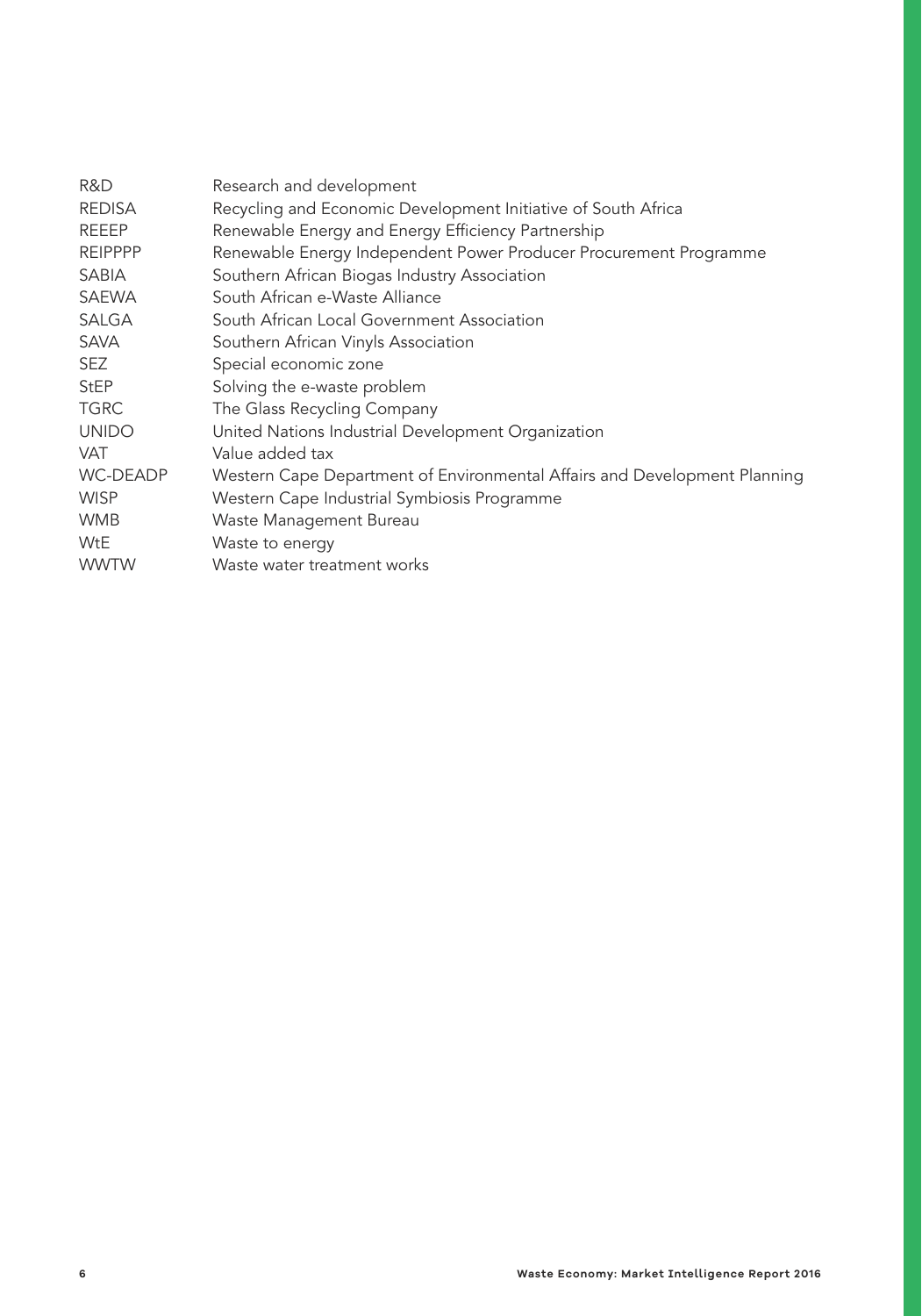# **List of figures**

| Figure 1                                                         |    |
|------------------------------------------------------------------|----|
| Classification of total waste generated in South Africa in 2011  | 12 |
| Figure 2                                                         |    |
| Municipal waste generation percentages (2013)                    | 13 |
| Figure 3                                                         |    |
| Section 78 process                                               | 15 |
| Figure 4                                                         |    |
| Waste management hierarchy                                       | 18 |
| Figure 5                                                         |    |
| Recycling of recoverable paper waste in South Africa             | 20 |
| Figure 6                                                         |    |
| Plastic recycling in South Africa                                | 20 |
| Figure 7                                                         |    |
| Recycled plastic material sources                                | 21 |
| Figure 8                                                         |    |
| Plastic production by polymer type vs recycling tonnes           | 21 |
| Figure 9                                                         |    |
| Major market opportunity areas in the Western Cape (2015 – 2020) | 31 |
| Figure 10                                                        |    |
| GreenCape's focus areas                                          | 34 |

# **List of tables**

| Table 1                                           |    |
|---------------------------------------------------|----|
| Waste tonnages per municipality (2012)            | 13 |
| Table 2                                           |    |
| PROs and recyclables managed                      | 19 |
| Table 3                                           |    |
| e-Waste total waste classification (South Africa) | 22 |
| Table 4                                           |    |
| REIPPPP bioenergy allocations                     | 24 |
| Table 5                                           |    |
| List of funding solutions                         | 28 |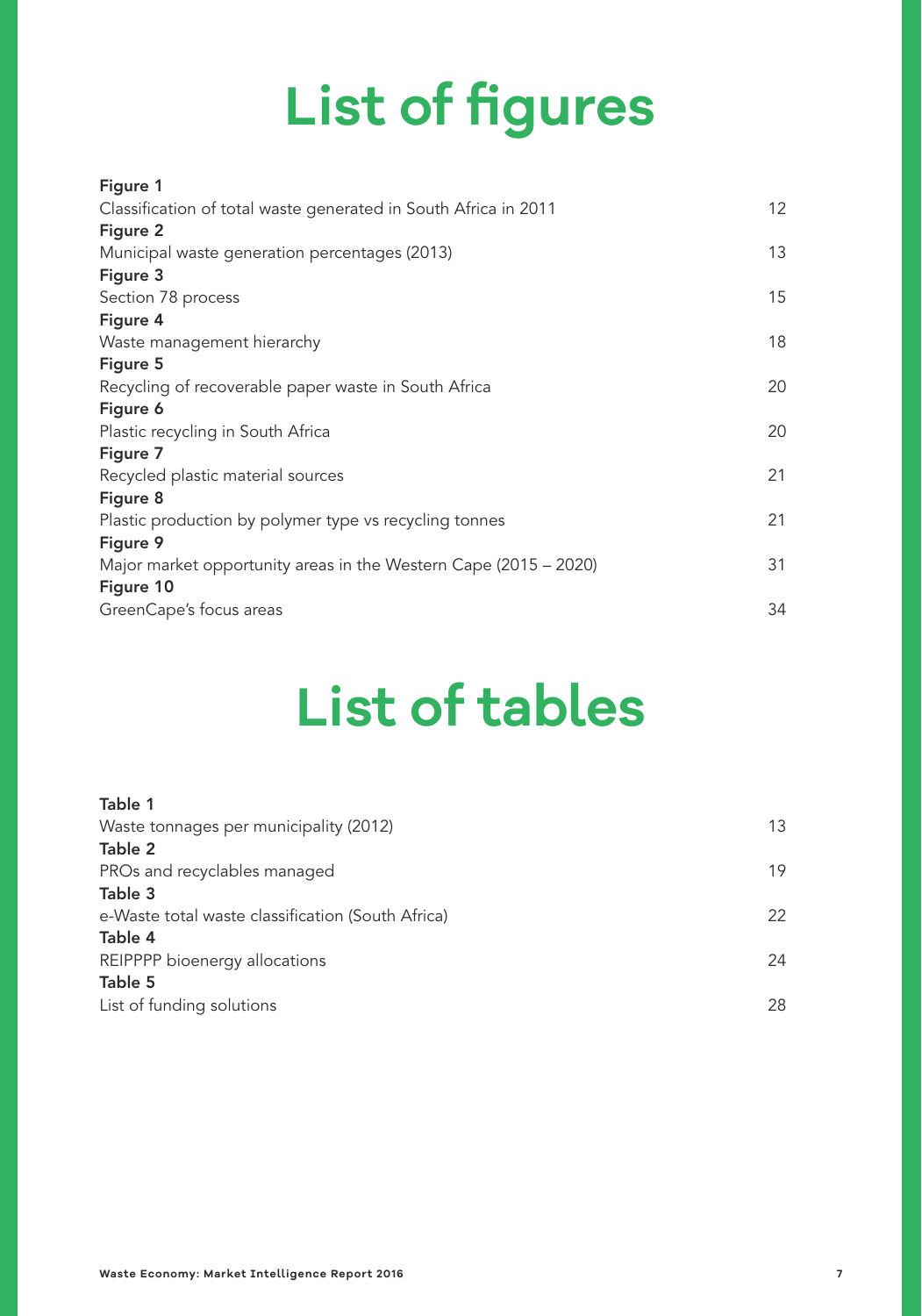### **Executive summary**

**The waste management landscape in South Africa is changing as a result of policy and regulatory reform, pressures on municipalities (e.g. limited landfill airspace) and, to some extent, an increase in awareness of sustainability imperatives in the industry. The government, through various green economy policies and strategies, is also looking to the waste economy as a job creator.** 

The waste industry in South Africa currently consists mainly of collection and landfilling, with a limited amount (10%) of recycling. Household waste is managed by municipalities (and/or their service providers) and commercial and industrial waste is typically managed by the private sector (in larger municipalities), although some waste may still be disposed of at municipal landfills.

There is potential to increase the amount of recycling and to create opportunities for the development and sale of alternative waste treatment technologies. Recycling would likely be further driven by the call for the development of sector-specific industry waste management plans (IndWMPs) — such as the draft call for packaging, lighting and e-waste. These IndWMPs would potentially build on the initiatives already established in the industry. Alternative waste treatment may be driven by restrictions that will come into force soon on materials going to landfill and, in the case of municipalities, due to pressures on landfill airspace, among other factors.

Available data shows that the Western Cape generates 3.8 million tonnes of waste per annum, of which 70% (2.6 million tonnes) is generated by the City of Cape Town (CCT) (Western Cape Department of Environmental Affairs and Development Planning (WC-DEADP) 2012). Assuming that 65% (2.2 million tonnes) of the waste is recoverable, this would suggest that there is potential for a robust recycling economy in the Western Cape. Other waste sector opportunities include the recovery of commercial and industrial waste (420 000 tonnes/annum), construction and demolition waste (450 000 tonnes/annum) and agricultural wastes (874 000 tonnes/annum).

Given the above data, there are opportunities for an expanded waste management sector (collection, sorting, processing, treatment, etc.) — provided there is access to waste and, where applicable, a market for recovered materials (i.e. a secondary materials economy in South Africa or overseas). It must also be financially viable to recover materials to access these markets and/or to treat waste using alternative technologies.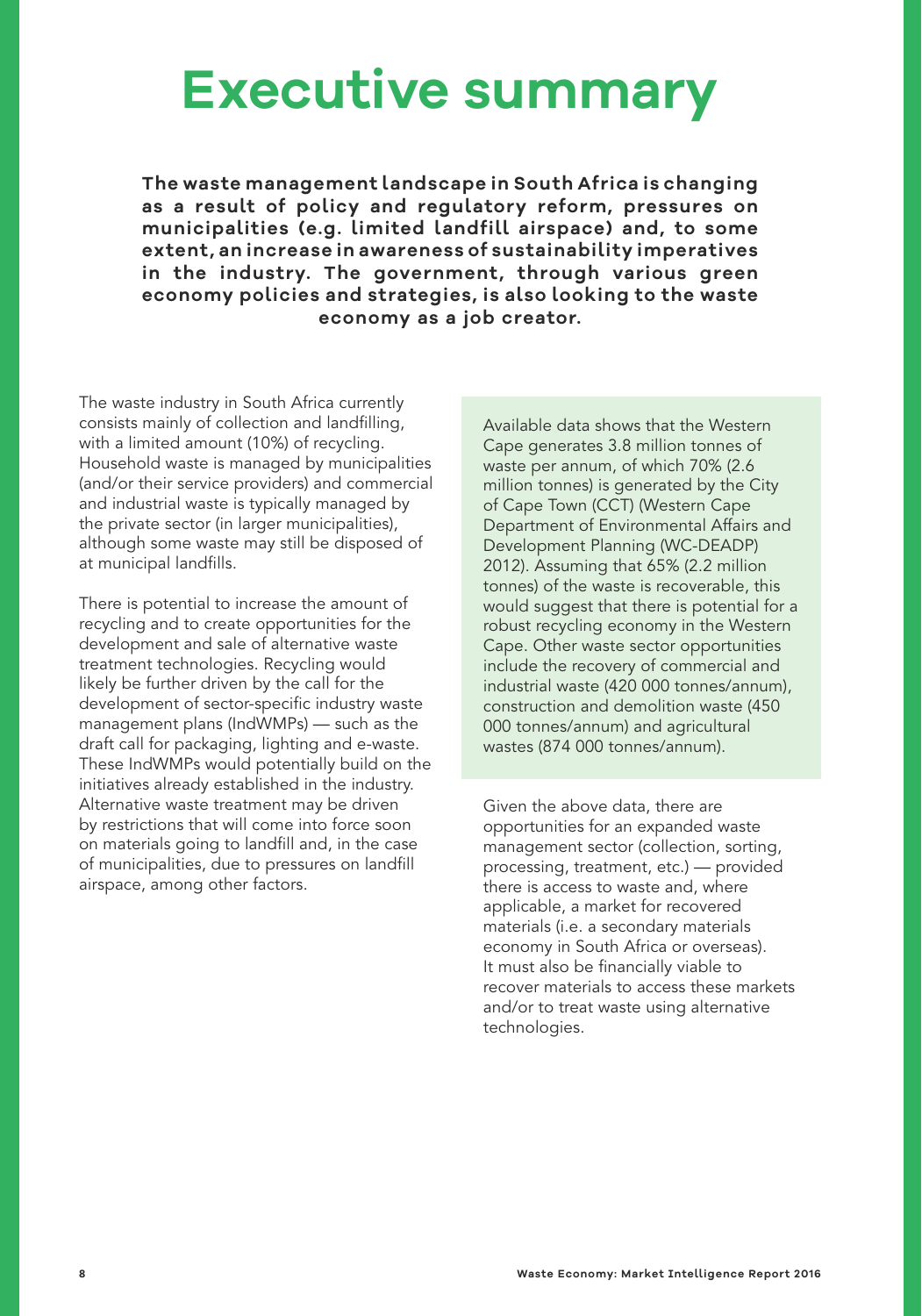Unlocking post-consumer waste and increase feedstock requirements for large-scale alternative waste treatment facilities (such as waste to energy) will require partnerships between private industry and municipalities. The Drakenstein, Stellenbosch and CCT municipalities all have undertaken or commenced with individual Section 78 processes, to assess the different service delivery mechanisms for the provision of alternative waste management. This illustrates an increasing focus on sustainable waste management — and, in particular, an increased focus on organic waste treatment.

With the 2013 general notices (GNR 634, GNR 635 and GNR 636) coming into effect in 2016, cheap disposal at communal and small to medium landfill sites will be illegal. This is both a challenge and an opportunity, as it is forcing industry to seek alternative waste management solutions. In particular, the Western Cape would need to focus on providing waste solutions for agricultural residues, as

this area is generally not provided with adequate waste disposal infrastructure. Furthermore, the lighting industry will need a local solution, as light bulb disposal at landfills will be banned.

In light of these opportunities, more accurate data is needed to assist with investment planning. The WC-DEADP understands this, and is currently ensuring that the waste information system is adopted by municipalities and industry. At the time of writing, 80% of Western Cape municipalities have been reporting consistently for six months (June to December 2015). Should this continue, a more accurate reflection of waste tonnages can be obtained.

The country and province's waste management landscape is changing. However, rather than a sudden change, there is a steady incremental change each year as South Africa moves towards a more sustainable waste management model.

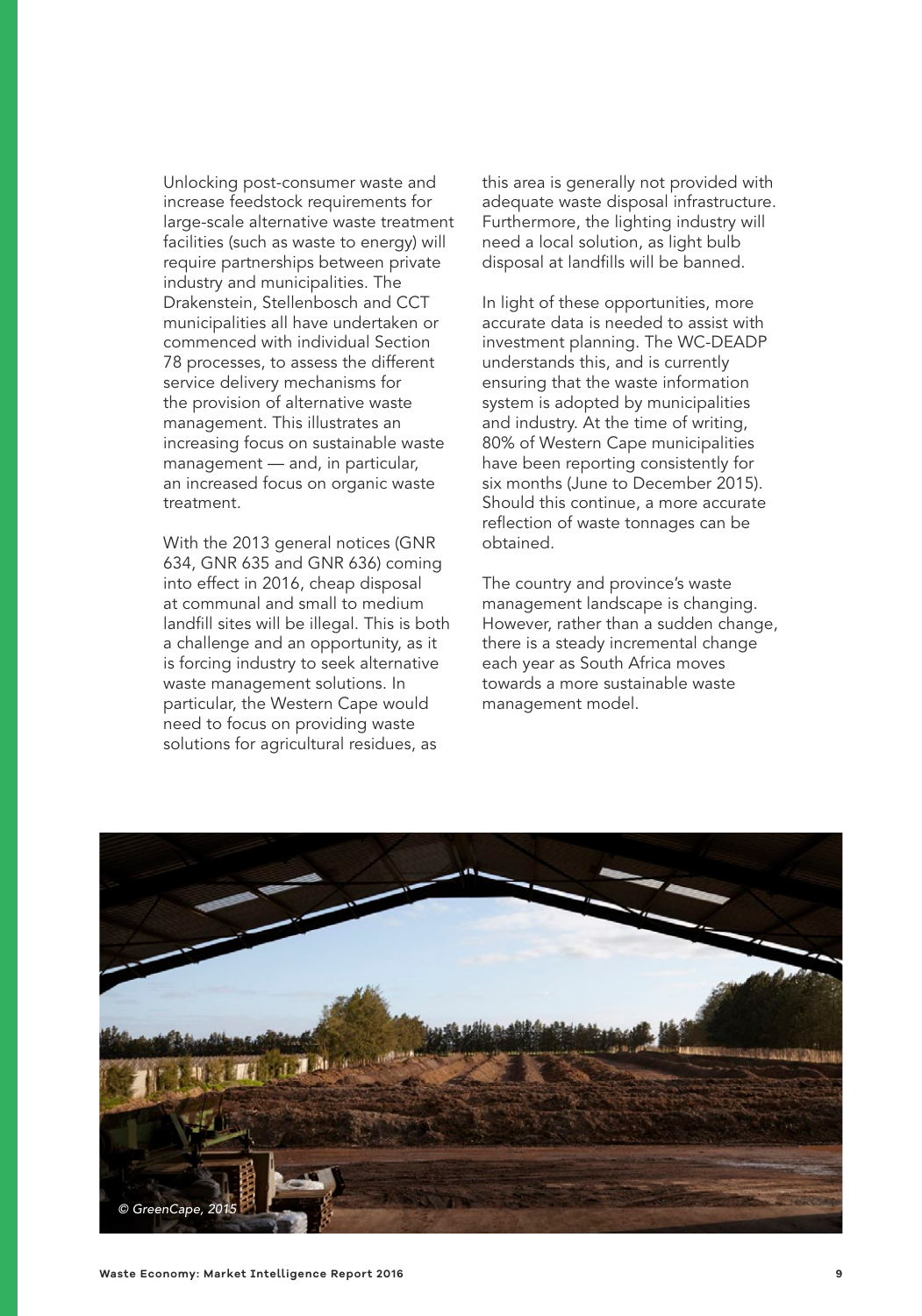## **1 – Introduction and purpose**

**This market intelligence report (MIR) was compiled by GreenCape's Waste Economy Sector Desk. It is aimed at investors and businesses that are currently active or interested in providing alternative waste treatment technologies and services in South Africa generally, and the Western Cape specifically.** 

This MIR outlines how the waste management landscape is changing and presents opportunities for businesses and investors in an expanded waste management sector. There are opportunities across the value chain in the collection, sorting, processing and treatment of waste, provided that there:

- is access to waste;
- are markets for recovered materials;
- is a business case that makes the recovery of materials viable.

This report provides an overview of the waste industry in the South African context, focusing on the Western Cape, and provides information on waste data, legislative updates, investment and incentives and opportunities across the value chain.

For questions or queries, or to access GreenCape's services contact our Waste Sector Desk: waste@greencape.co.za

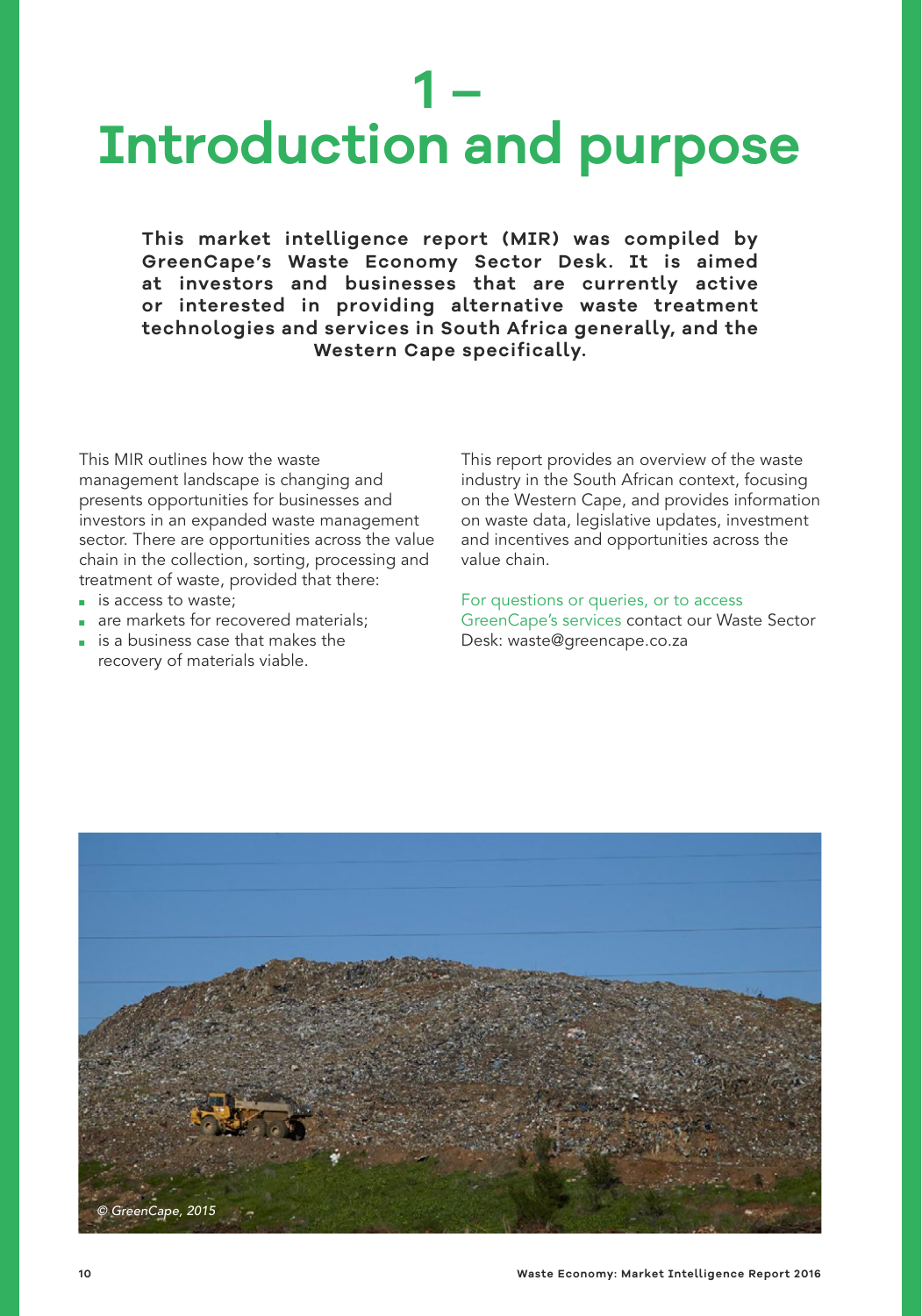### **2 – Industry overview**

**The waste industry in South Africa currently consists mainly of collection and landfilling, with a limited amount (10%) of recycling. Household waste is managed by municipalities (and/or their service providers) and commercial and industrial waste is typically managed by the private sector (in larger municipalities), although some waste may still be disposed of at municipal landfills.** 

The waste management landscape is changing from predominantly landfilling to more waste diversion. This is mainly due to policy and regulatory reform, pressures on municipalities (e.g. limited landfill airspace) and, to some extent, an increase in awareness of sustainability imperatives in the industry. Furthermore, the government, through various green economy policies and strategies, is also focusing on the waste economy as a job creator.

#### 2.1. Industry structure

According to the South African Constitution, local municipalities are mandated to collect domestic waste. Municipalities can either provide the collection services directly or appoint private contractors (these contracts are generally for three years). The commercial and industrial sectors are responsible for the safe disposal of their own waste, which includes both general and hazardous waste fractions, and generally appoint waste service providers to manage their wastes.

Given the responsibility assigned through the Constitution and elaborated on in the Municipal Systems Act (No. 32 of 2000) (MSA), municipalities must ensure that adequate waste collection and disposal facilities are available to meet the need within their boundaries. Alternative waste treatment, such as recycling or waste to energy (WtE), is not explicitly

mentioned in the definition of municipal functions in the MSA. It is, however, considered to be a municipal support activity<sup>1</sup> in terms of the MSA, on the basis of the interpretation applied in the Treasury Guideline (National Treasury 2008).

Furthermore, the National Environmental Management: Waste Act (No. 59 of 2008) (NEM:WA) and the National Waste Management Strategy (NWMS) (2011) mandate municipalities to implement alternative waste management to divert waste from landfill and minimise environmental degradation. Based on current waste management costs and limited capacity the implementation of alternative waste management practices (such as recycling) is perceived as more costly, relative to landfill. This perception has been partially responsible for the slow uptake of alternative waste management measures, despite national laws and mandates.

The demand for basic services, coupled with the demand for alternative waste treatment (which is usually accompanied with the need for new infrastructure), cannot be met using current (allocated) government finances. As a result, municipalities need to look into innovative and alternative ways of funding these support functions. This includes partnerships with the private sector, and provincial and national government playing a role in the implementation of extended

<sup>1</sup> These are municipal activities that are reasonably necessary for, or incidental to, the effective performance of a municipality's functions and the exercise of its powers.

<sup>&</sup>lt;sup>2</sup> EPR refers to measures that extend a person's financial or physical responsibility for a product to the post-consumer stage of the product.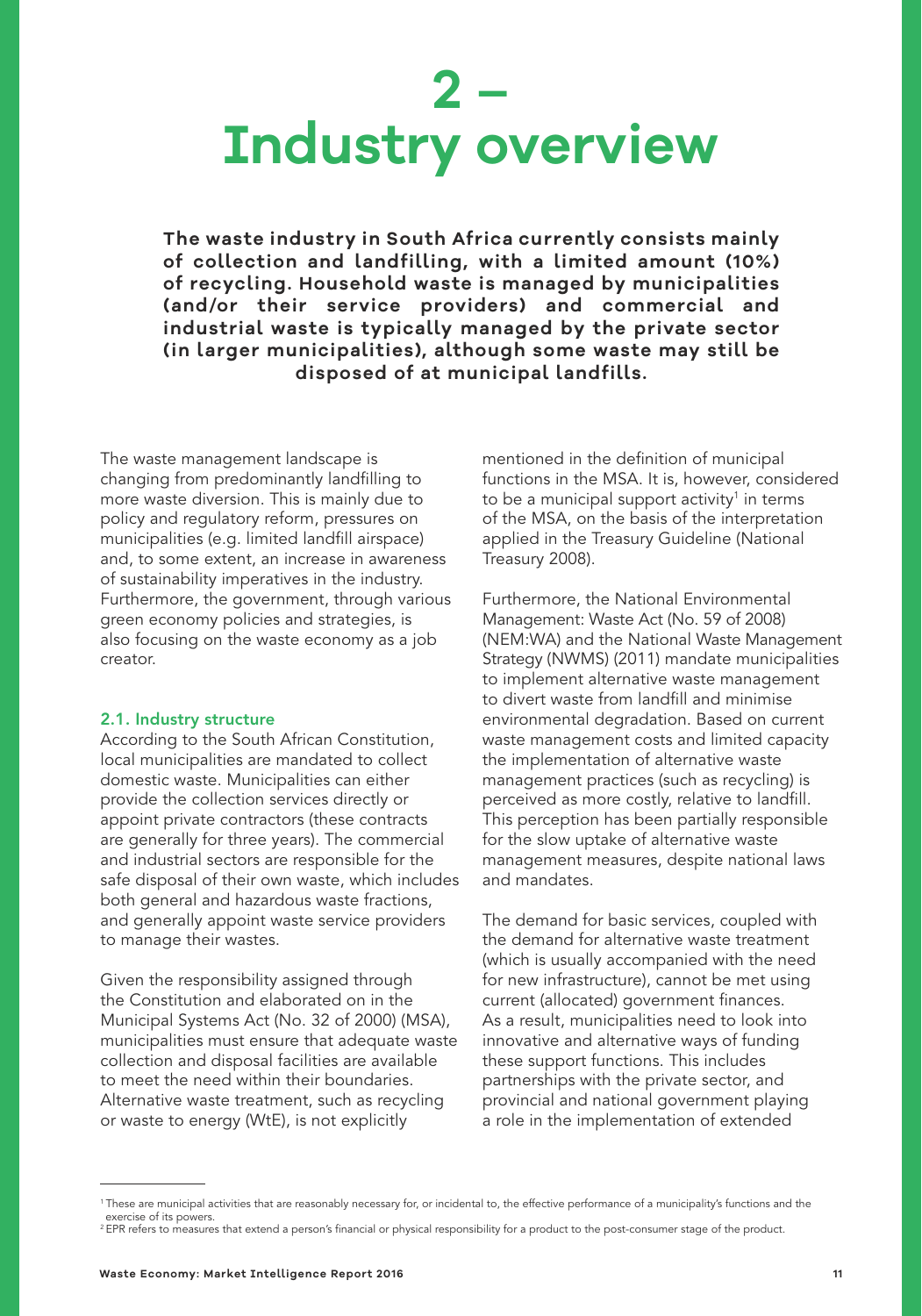producer responsibility (EPR),<sup>2</sup> allowing for the levies charged to offset some of the infrastructural and operational demands. The White Paper on Local Government recommends that municipalities look for innovative ways of providing and accelerating the delivery of municipal services (South African Local Government Association (SALGA) 1998).

#### 2.2. Market size

The financial value of the formal South African waste sector (both public and private) in 2012 was estimated as R15.3 billion — 0.51% of South Africa's gross domestic product (GDP). The majority of this revenue was generated by large enterprises and metropolitan municipalities, which was more than 80% in their respective sectors (DST 2014).

In 2012, companies that had been in the waste industry for more than 25 years generated 62% (R4.3 billion) of all revenue from waste activities. Companies that started up waste activities in the past five years contributed a minimum of 3% (R188 million) into the economy in 2012 (DST 2014).

— **The market value of the formal South African waste sector was R15.3 billion in 2012, 0.51% of GDP**

#### 2.2.1. South African

According to the National Waste Information Baseline (NWIB), South Africa generated approximately 108 million tonnes of waste in 2011, consisting of 59 million tonnes of general waste; 48 million tonnes of unclassified waste; $^3$ and 1 million tonnes of hazardous waste (see Figure 1 for the split in terms of percentage of total waste) (DEA 2012).



#### Figure 1: Classification of total waste generated in South Africa in 2011

The current status of waste management in South Africa illustrates a culture of generation and disposal, as only 10% of waste is recovered to be reprocessed/repurposed. It is estimated that 65% of the classified waste (around 38 million tonnes) is classified as recyclable,<sup>4</sup> and therefore could theoretically be diverted from landfill and recovered to be reprocessed/repurposed (DEA 2012).

The 'business as usual' approach to waste management (90% to landfill) results in an industry that is estimated to be worth R15 billion in revenue and which provides 29 000 people with employment (DST 2014). Based on global trends, by diverting waste away from landfill, South Africa could increase the revenue made in this sector. The Department of Science and Technology (DST) (2014) estimated that an additional R17 billion/year worth of resources could be unlocked by 2022, if 20% of industrial and 60% of domestic waste is diverted.

Accordingly, the South African government has mandated waste management as one of the critical areas it needs to address.

— **By diverting 20% of industrial and 60% of domestic waste away from landfill the waste sector could grow by R17 billion/year.**

<sup>3</sup> These are wastes that are listed under both general and hazardous waste and will require further classification, in terms of the Waste Classification

and Management Regulations (GNR 634). 4 Recyclable materials such as construction and demolition waste (20%), metals (13%), organic waste (13%) and common dry recyclables (including paper, plastics, glass and tyres) (19%).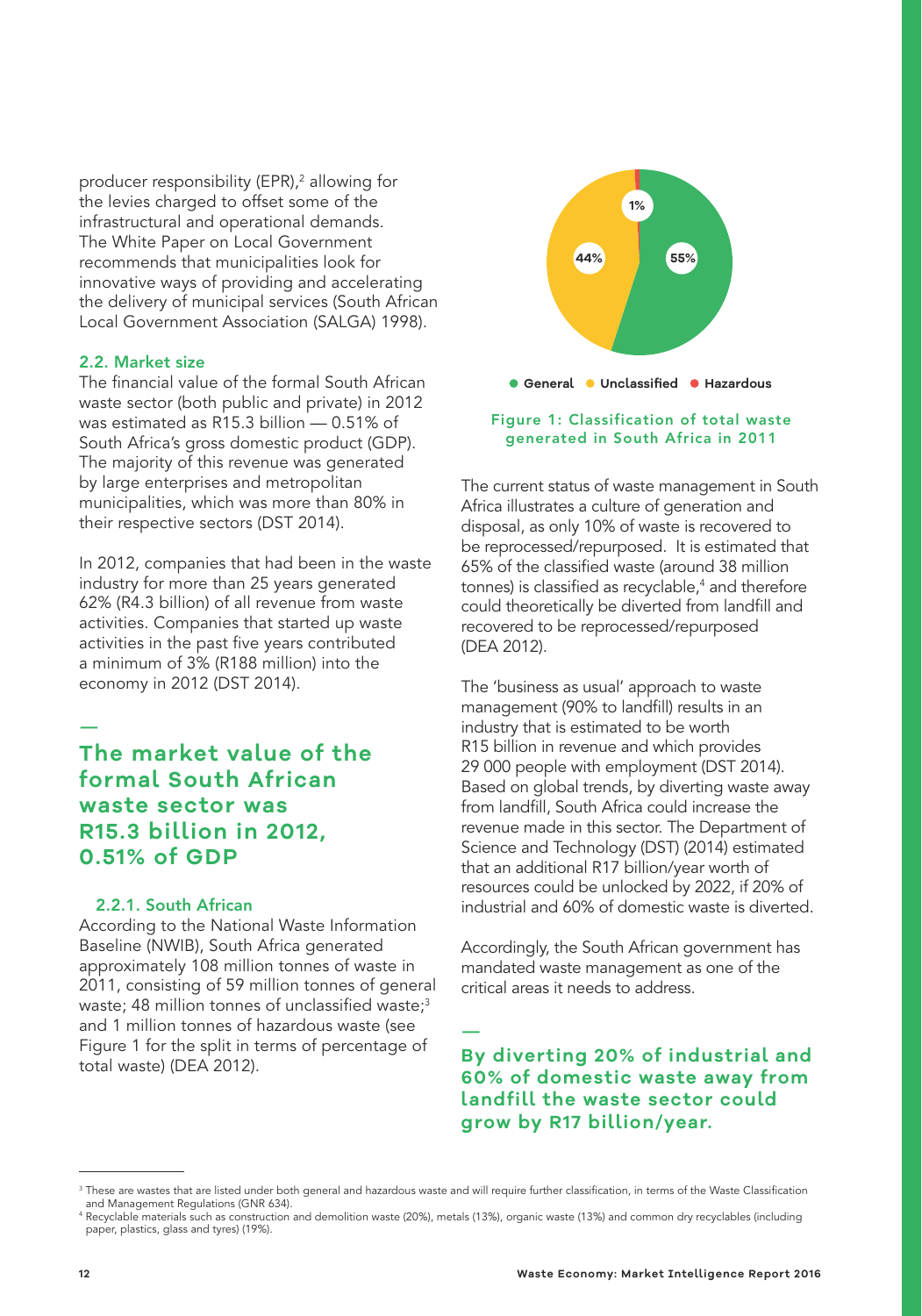#### 2.2.2. Western Cape

In terms of the available data, the NWIB study estimated that 20% (21.6 million tonnes) of the waste generated in South Africa in 2011 was generated in the Western Cape, of which 55% (11.8 million tonnes) was general waste (DEA 2012). It should be noted that this is significantly higher than the 2012 Western Cape Government estimates of 3.8 million tonnes in 2010 (WC-DEADP 2012) and 5.8 million tonnes projected for 2015 (WC-DEADP 2013).<sup>5</sup>

To make any sense of the data from a planning/ investment perspective, it is necessary to understand where the waste is being generated. Table 1 illustrates waste generation figures per municipality (WC-DEADP 2013).

| <b>Western Cape</b><br><b>Municipalities</b> | Tonnes (annual) |
|----------------------------------------------|-----------------|
| City of Cape Town                            | 2 670 385       |
| Cape Winelands                               | 453 504         |
| Eden                                         | 302 746         |
| <b>West Coast</b>                            | 190 995         |
| Overberg                                     | 151 618         |
| Central Karoo                                | 38 065          |
| Total                                        | 3 807 313       |

Table 1: Waste tonnages per municipality (2012)



• **CCT** • **Cape Winelands** • **Eden**  • **West Coast** • **Overberg** • **Central Karoo**

Figure 2: Municipal waste generation percentages (2013)

Figure 2 illustrates that the CCT generates approximately 70% of the total waste generated in the Western Cape. This is understandable, as over 65% of the Western Cape's population is located within the city (Stats SA 2014). Furthermore, the city is the central hub for commerce and industry, and provides over 73% of the province's GDP (Western Cape Provincial Treasury 2013).

As the largest municipality within the Western Cape, the CCT, through its Solid Waste Management Department, spends between R200 million and R250 million on capital expenditure and approximately R2.1 billion on operations annually (CCT 2013). It is estimated that about 25-30% of its operational expenditure goes to private companies, as service providers and/or contractors (waste collection, waste diversion facility operations, etc.) (WC-DEDT 2014). This illustrates that there is a possible R650 million available to industry when providing services to the CCT.

 $^{\rm 5}$  The Western Cape Department of Environmental Affairs and Development Planning (WC-DEADP) has identified that waste data varies greatly, and is currently collecting data with a view to acquiring more accurate and disaggregated data.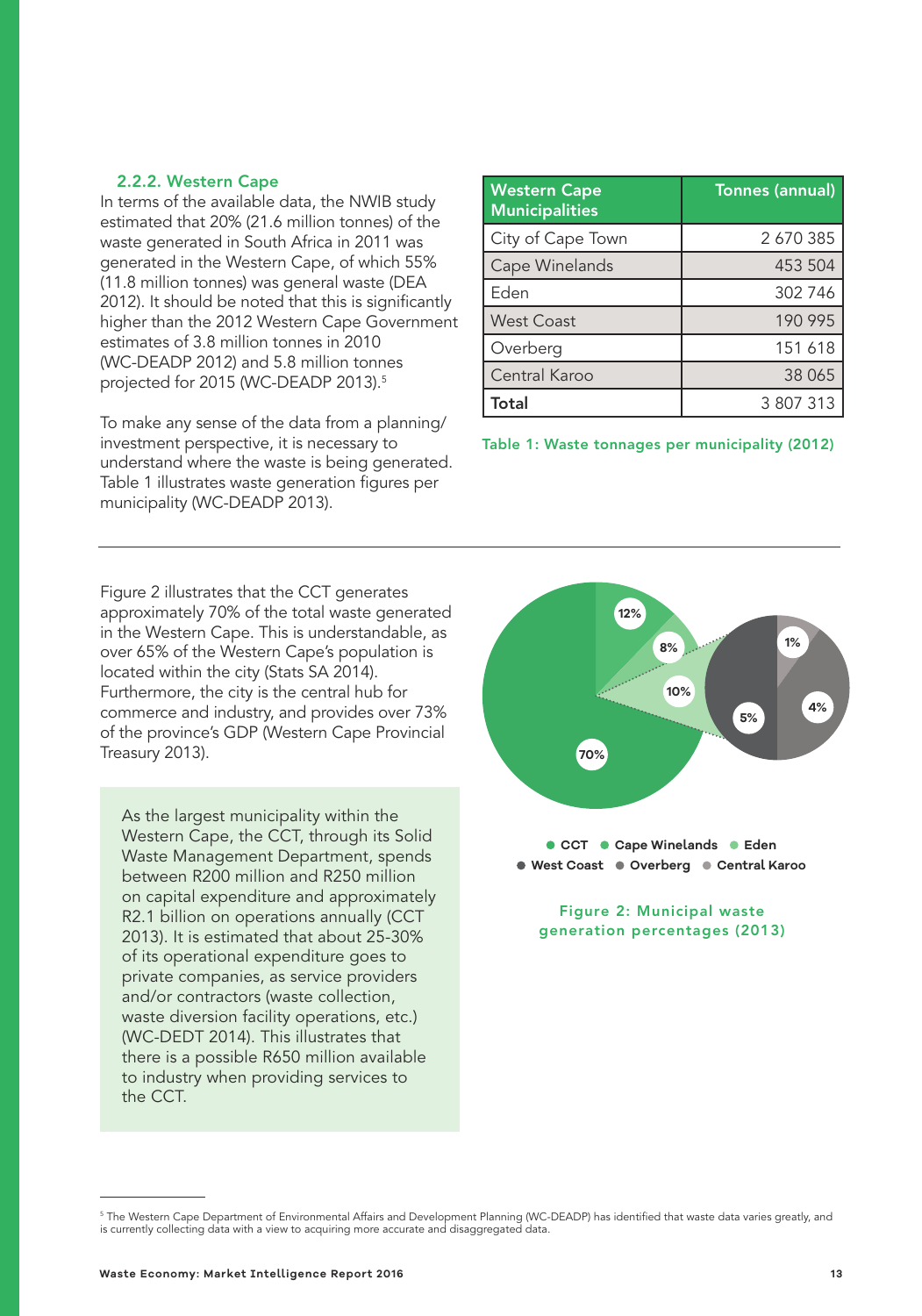# **3 – Policy and regulation**

**This section provides a brief introduction to the regulatory framework around waste management, including a focus on updates made in the past year. These updates are expected to affect investment decisions made by potential investors and businesses in the waste sector.** 

#### 3.1. Waste management policy and legislation in South Africa

Historically, waste management in South Africa focused primarily on end-of-pipe technologies such as landfilling and incineration (medical waste). With the promulgation of the National Environmental Management Act (No. 107 of 1998) (NEMA) and the NEM:WA, which ultimately aim to give effect to Section 24 of the Constitution — 'to secure an environment that is not harmful to the health and wellbeing of the people of South Africa' — waste management in South Africa has evolved to include additional requirements, such as waste minimisation and recycling.

The NEMA and the NEM:WA are guided by integrated environmental management principles that aim to ensure negative environmental impacts are prevented, mitigated and regulated by providing a range of tools and measures to monitor and manage activities that generate environmental impacts.

With the promulgation of the NEM:WA in 2008, all organs of state within South Africa were bound to achieve the objectives of the waste management hierarchy.

Among other things, the NEM:WA sets out to achieve the following objectives:

- **■** minimise the consumption of natural resources;
- avoid and minimise the generation of waste;
- reduce, re-use, recycle and recover waste;
- treat and safely dispose of waste, as a last resort.

To achieve the objectives of the Act, the South African government was obligated to develop a NWMS in 2011. This set out to promote the waste management hierarchy and ensure effective service delivery, whilst growing the waste economy by improving job creation and business development.

To ensure that the NEM:WA objectives are achieved without negatively impacting the environment, Government Notice No. 718 of 2009, recently amended by No. 921 of 2013, was promulgated. This government notice provides a list of waste management activities that may have a detrimental effect on the environment and which require a waste management licence to be issued prior to undertaking the activity.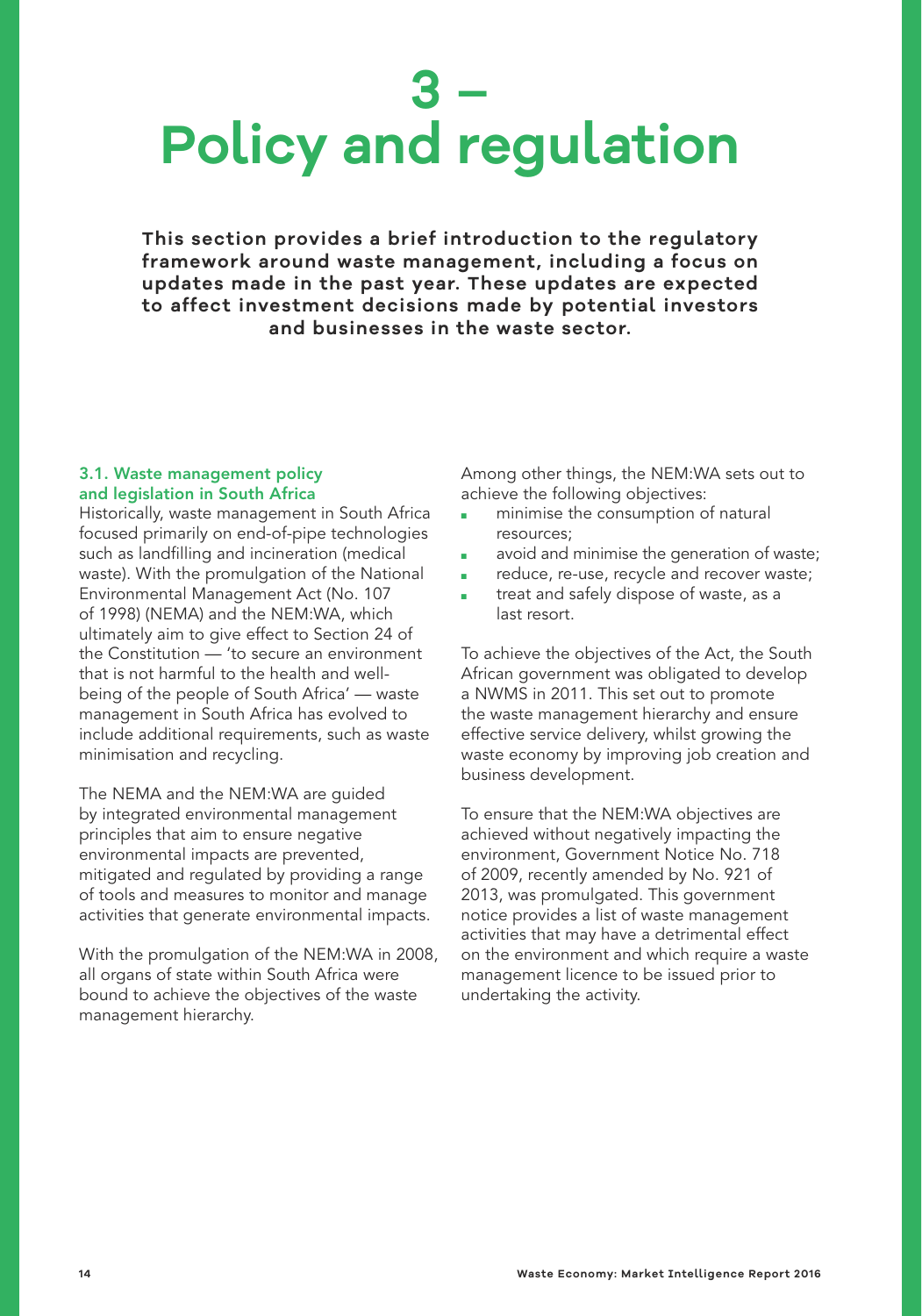#### 3.2. Working with municipalities

As illustrated in Section 2.1, the MSA governs municipalities when they improve, extend or upgrade a municipal service or establish a new municipal service that is currently outside the existing municipal finances, among other things. The following steps are required before a municipality can partner with a private entity<sup>6</sup>:

- Section 76 describes the types of mechanisms can be used (internal and external);
- Section 77 stipulates when the service delivery must be reviewed (significant upgrade, new service, etc.);
- Section 78 evaluates the different service delivery mechanisms:
- Section 78(1) assesses the different internal service delivery mechanisms, as well as the municipality's capacity for implementing the different mechanisms.
- Section 78(2) stipulates that a municipality may decide on an internal mechanism (based on the outcome of the Section 78(1)), but may also explore the possibility of providing the service via an external mechanism.
- Section 78(3) dictates the processes that must be followed in assessing the provision of the service via an external mechanism.
- Section 78(4) stipulates that a municipality may decide on an appropriate internal or external service delivery mechanism, based on the results of the section 78(3) study.
- Section 78(5) stipulates that the application of the Section 78 process must be aligned with other legislation.

Figure 3 below provides a summary of the process.



Figure 3: Section 78 process

 $^6$  It should be noted that these are the steps for modification of a municipal service/function. The end result may or may not result in appointment of a private partner.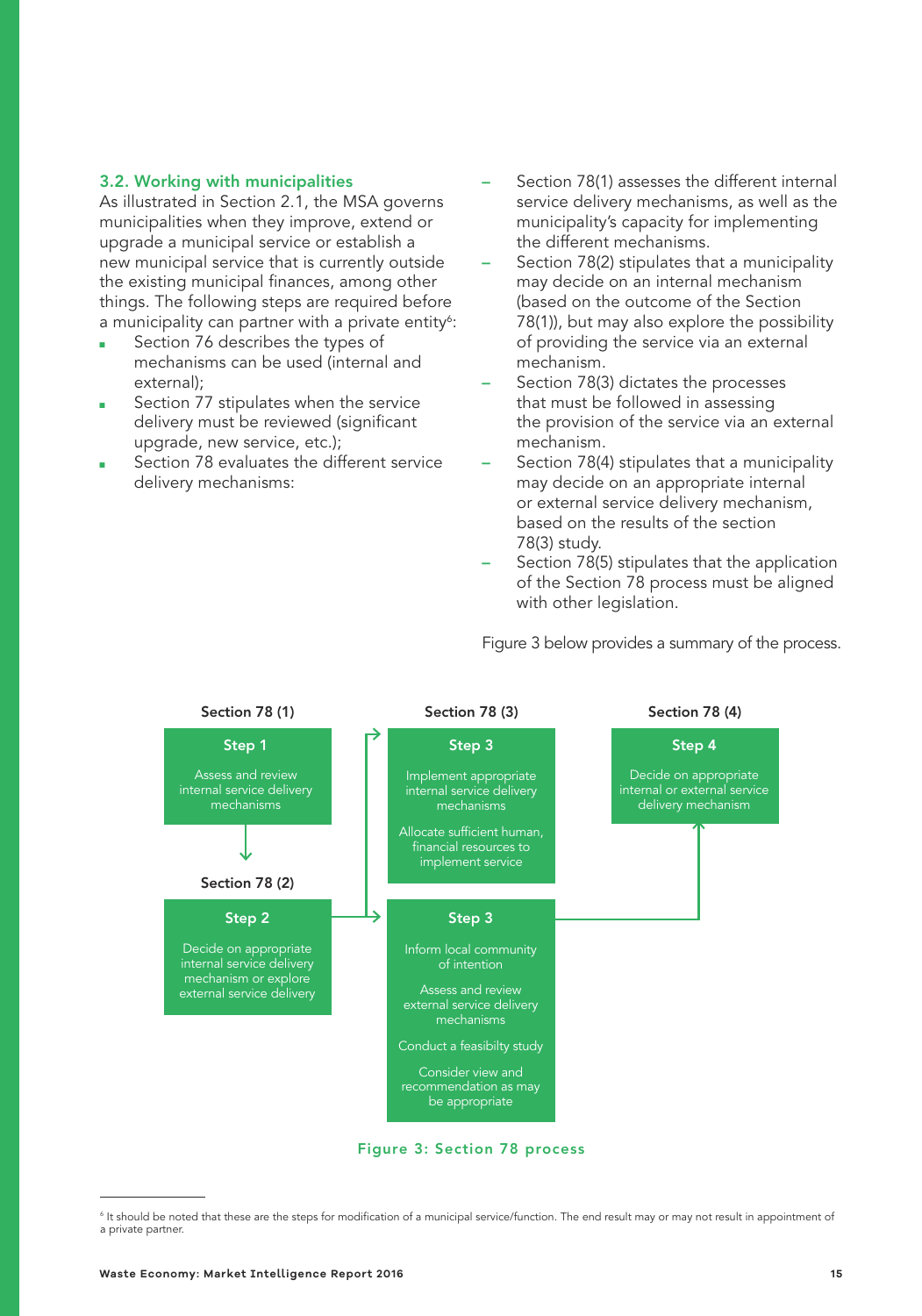#### 3.3. Recent legislative changes

In 2014, the NEM:WA was updated. This update made provision for the development of a National Pricing Strategy for Waste Management (NPSWM) and the establishment of the national Waste Management Bureau (WMB).

The NPSWM aims to provide the guiding methodology and basis for setting waste management charges in South Africa. The funds raised will support the implementation of IndWMPs and the recycling and reuse of specific waste streams. The establishment of the WMB is directly related to achieving the goals of the NPSWM. The objectives of the WMB are mainly to:

- enable waste minimisation and re-use, recovery and recycling of waste materials;
- monitor and disburse revenue collected through economic instruments applied to achieve the WMB's first objective;
- implement, monitor and evaluate the effects of IWMPs;
- build capacity in the WMB to be able to provide support for municipal waste management plan development and implementation;
- develop municipal capacity-building programmes.

A number of stakeholders have expressed concerns about the potential administrative costs of a centralised body, such as the WMB, versus dedicated sector-driven and industry-driven managed schemes, as currently implemented in some industry sectors.

The WMB is in the process of appointing staff, and a draft pricing strategy has been developed and circulated for public comment. The pricing strategy should have been finalised in September 2015, and it was expected that the minister would publish a policy that outlined the powers and functions of the WMB. The pricing strategy has been submitted to the Minister for approval and it is expected that the WMB will be operational from 1 April 2016.

#### 3.3.1. Existing legislation that will have implications in 2016

In 2013, the Waste Classification and Management Regulations (GNR 634), the National Norms and Standards for the Assessment of Waste for Landfill Disposal (GNR 635) and the National Norms and Standards for the Disposal of Waste to Landfill (GNR 636) were promulgated. Broadly, these regulations outline the classification, general handing, reporting and analysis of wastes for disposal.

In terms of the regulations above, the assessment of waste destined to landfill and the associated landfill classification will come into effect on 23 August 2016. The legislation makes limited provision for 'unlined' landfills. Only uncontaminated construction and demolition waste (C&DW) and excavated earth will be allowed to be disposed at a Class D (without an engineered plastic liner) landfill. All other waste would need to be disposed of at either Class  $A^7$  (hazardous), Class B or C (general waste)8 landfills. These standards are in line with the international standards of a sanitary landfill. The obvious challenge lies in the fact that disposal at the appropriate landfill sites is not possible for all industry, due to logistics and distance. Alternative solutions are therefore required.

Also coming into effect on 23 August 2016 is the landfill ban for all types of light bulbs. This is a concern, as there are only two service providers in South Africa that provide an effective alternative solution.

<sup>7</sup> H:H/H:h in terms of the Minimum Requirements for Waste Disposal at Landfill (2nd edition, Department of Water Affairs and Forestry, 1998). 8 G:L:B+ in terms of the Minimum Requirements for Waste Disposal at Landfill (2nd edition, Department of Water Affairs and Forestry, 1998).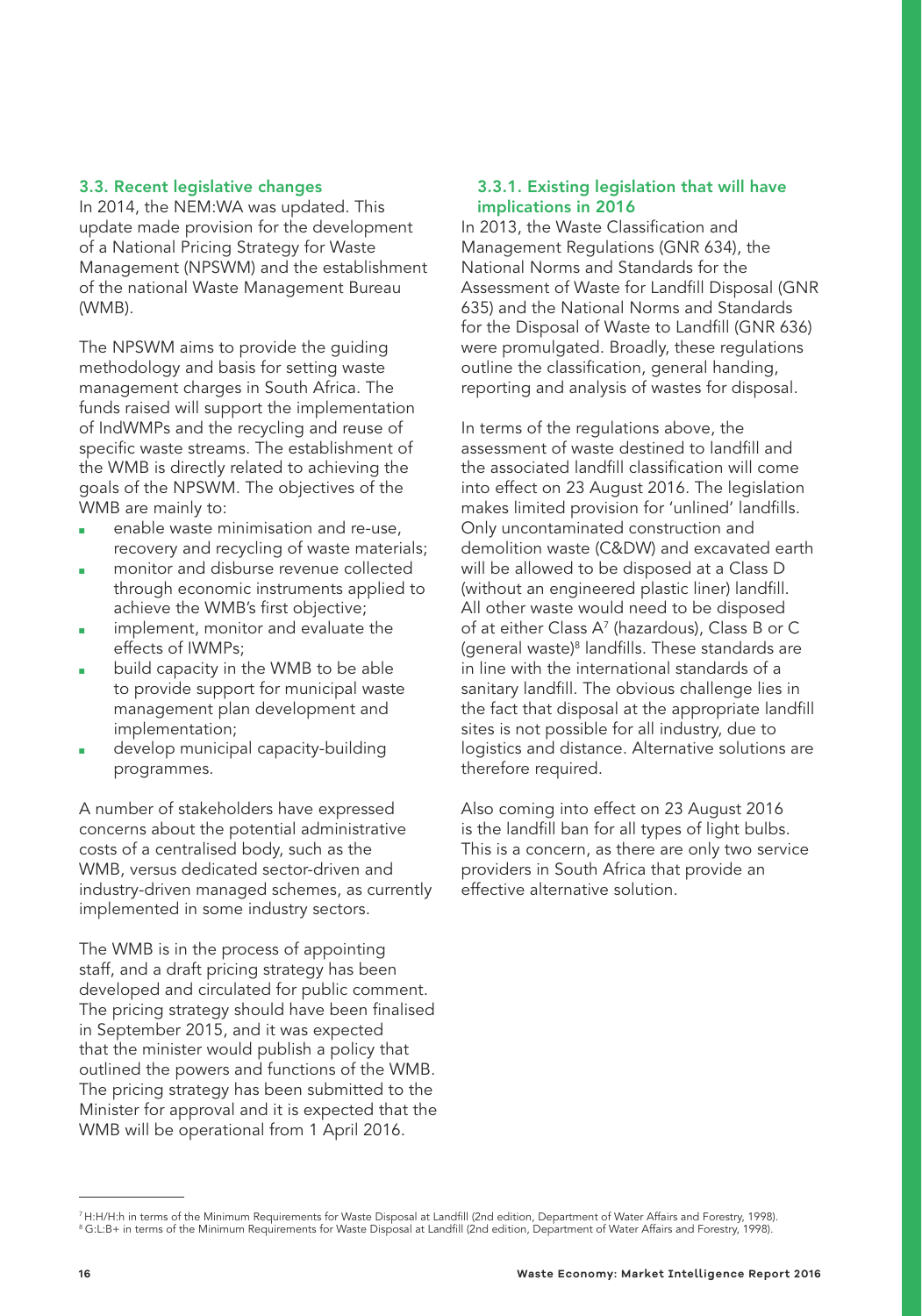#### 3.3.2. Draft legislation

On 23 June 2015, the minister published the Notice of Intention to Require the Paper and Packaging Industry, Electrical and Electronic Industry and Lighting Industry to Prepare and Submit to the Minister Industry Waste Management Plans for approval. This draft call illustrates a readiness from government to engage industry in implementing an EPR scheme that would solve issues in terms of waste diversion and the cost thereof.

The draft call requires that the producer must submit a plan for approval. But, it also states that should a producer submit a plan, it must ensure that the submitted IWMP is representative of at least 70% of the producers registered with the department. It is understood that this implies that an institution/ producer responsibility organisation (PRO) would need to be established. All producers would need to belong to an IWMP.

In October 2015, the minister published the National Environmental Management Laws Amendment Bill. Included in this was the fourth amendment of the NEM:WA. The proposed changes have, among other things, moved the definitions of waste to the front of the Act, and Schedule 3 has been reduced from a definition list to a list of waste sources.

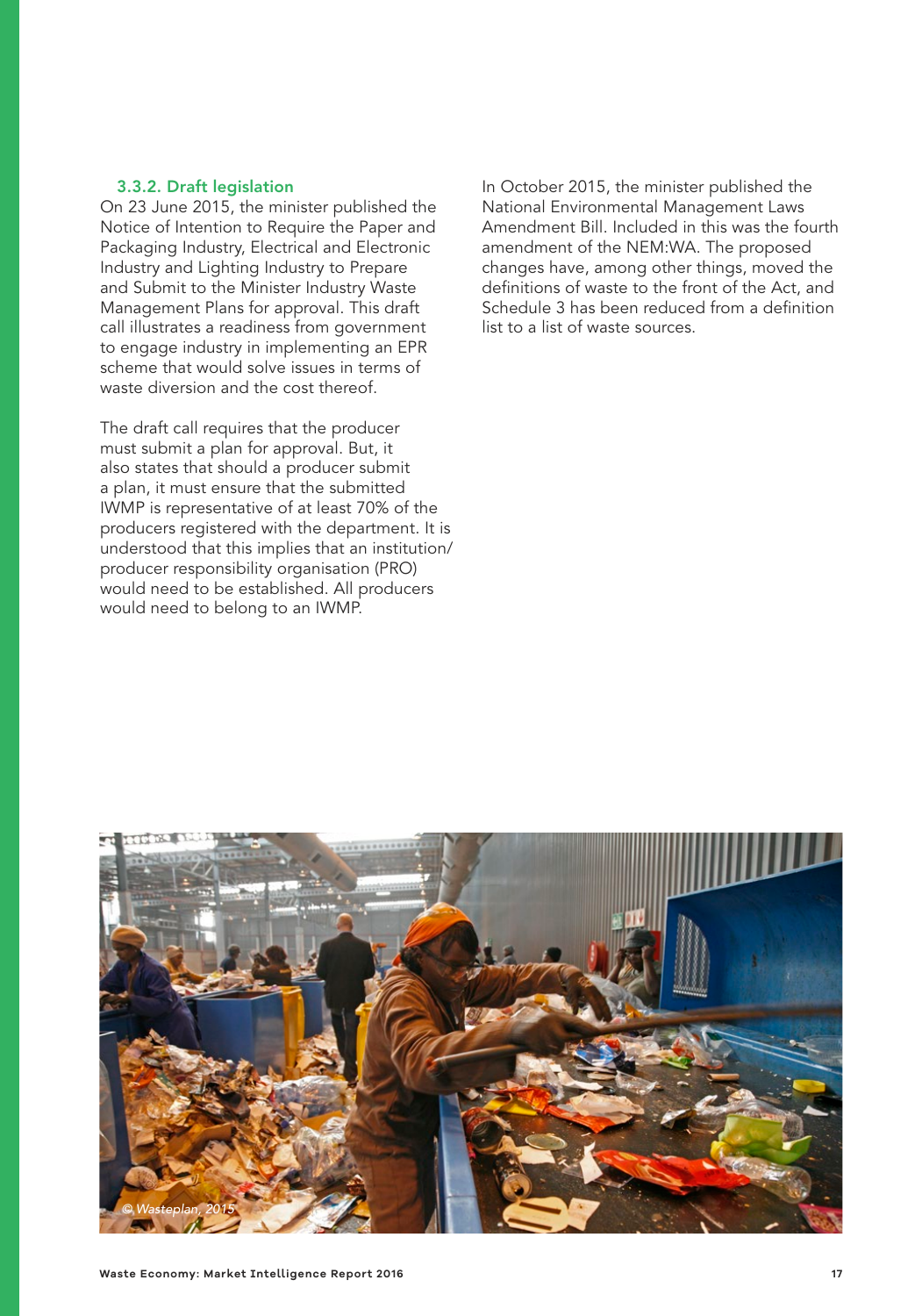# **4 – Opportunities and barriers for alternative waste management technologies**

**This section focuses on the opportunities and barriers in the dry recyclables, C&DW and WtE sectors, and identifies the municipalities that are ready to be engaged by industry.**

In terms of the waste management hierarchy, South Africa is predominantly focusing on recycling, recovery (energy), and treatment and disposal — the last three tiers in Figure 4 below.





In this regard, there is potential to increase the amount of recycling and to create opportunities for the development and sale of alternative waste treatment technologies. Among other elements, recycling may be driven by the call for the development of sector-specific IndWMPs (such as packaging, lighting and e-waste), and potentially building on the initiatives already established by the industry.

Alternative waste treatment may be driven by restrictions that will come into force soon on materials going to landfill and, in the case of municipalities, due to pressures on landfill airspace, among other things.

### 4.1. Recyclables

The economics of recycling are simple: if the cost of collecting and processing something is cheaper than the resulting end-product, or if there is a large enough subsidy available, then it is generally recycled. This holds true for commodities such as paper, metal and certain types plastics typically used in packaging. For everything else, including the vast majority of packaging types (from a blister pack to a flexible food package) and almost all objects (pens, toothbrushes, etc.), it is understood to cost more to collect and process than it is to landfill. Thus, these materials are considered as waste, which means they will either be landfilled or could potentially be used for WtE.

However, recycling is still ranked higher in the waste management hierarchy than (energy) recovery and treatment and disposal, which is an attempt to have 'rules of thumb' for more sustainable approaches to managing waste.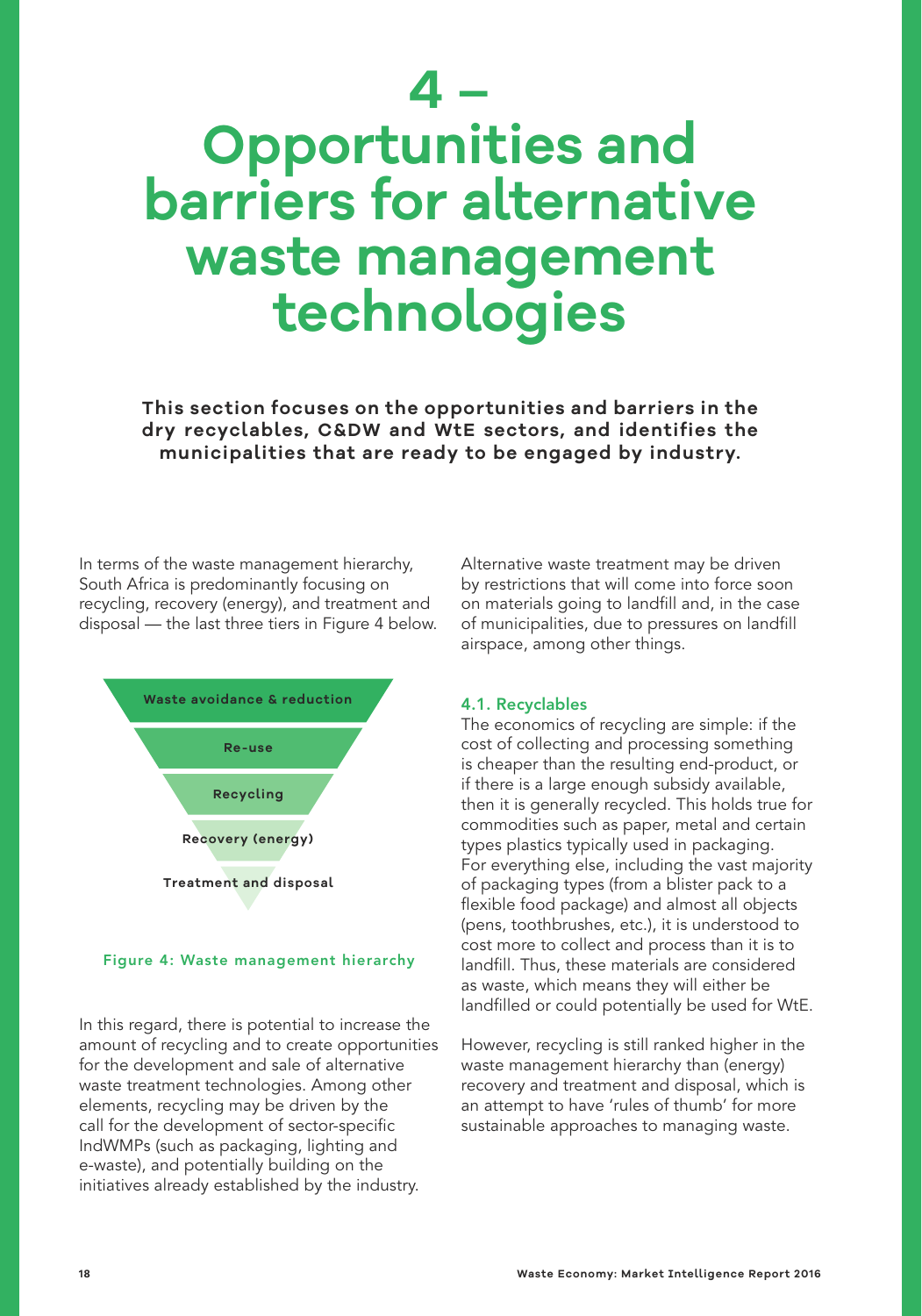In the face of landfill airspace shortages and the steady (albeit slow) increase in the cost of raw materials, as well as targets set by the NWMS and expected IndWMPs, growth in the recycling industry is expected.

Although recycling is legislated within South Africa, the actual recycling activities are largely driven by industry through the establishment of industry bodies or PROs. A PRO is generally a non-profit organisation funded by industry to promote the recovery and recycling of recyclable materials in South Africa.

All mainstream recyclables (paper, glass, plastics and metal), tyres and electronic waste (e-waste) have respective PROs responsible for the diversion of the waste from going to landfill. Table 2 shows a list active PROs and the tonnages generated and diverted for South Africa.

Currently, in most cases, membership of and financial contribution to PROs is voluntary. However, for the management of waste tyres, it is legislated that all tyre producers/ importers must be a member of REDISA (the tyre management PRO) and pay a levy on all tyres sold in South Africa. Thus, to access waste tyres, it is needed to consult REDISA. However, although it would be beneficial to engage with other PROs when dealing with the respective wastes (plastics, paper, etc.), it is not mandatory.

The following sections are based on information obtained from the PROs<sup>10</sup> Should additional information be required, a list of PRO contact details has been included in Appendix A.

| <b>Name of PRO</b>                                                                          | <b>Material</b>                                       | Generated<br>(tonnes) | <b>Diverted</b><br>from landfill<br>(tonnes) | <b>Still available</b><br>for recycling<br>(tonnes) |
|---------------------------------------------------------------------------------------------|-------------------------------------------------------|-----------------------|----------------------------------------------|-----------------------------------------------------|
| <b>Paper Recycling Association</b><br>of South Africa (PRASA)                               | Paper                                                 | 2 200 000             | 1 100 000                                    | 1 100 000                                           |
| <b>Plastics SA</b>                                                                          | Umbrella<br>organisation<br>for plastics <sup>9</sup> | 1 400 000             | 315 000                                      | 1 085 000                                           |
| The Glass Recycling<br>Company (TGRC)                                                       | Glass                                                 | 845 663               | 338 265                                      | 507 398                                             |
| e-Waste Association<br>of South Africa (eWASA)<br>South African e-Waste<br>Alliance (SAEWA) | e-Waste                                               | 322 000               | 45 000                                       | 277 000                                             |
| <b>Metal Recyclers' Association</b><br>of South Africa                                      | Scrap metal                                           | 3 121 000             | 2 497 000                                    | 624 000                                             |
| <b>REDISA</b>                                                                               | <b>Tyres</b>                                          | 270 000               | 109 906                                      | 160 094                                             |

#### Table 2: PROs and recyclables managed

<sup>9</sup> PETCO, Polyolefin Recycling Company (POLYCO), Southern African Vinyls Association (SAVA) and the Polystyrene Packaging Council (PSPC). 1º Please note: the level of detail in the data provided by PROs is not uniform, and depends on how long the organisation has been in operation and<br>the size of its member base (larger base, access to more funding). In term informed decisions – for instance, data on tonnages of material produced, diverted from landfill, and what could still be diverted.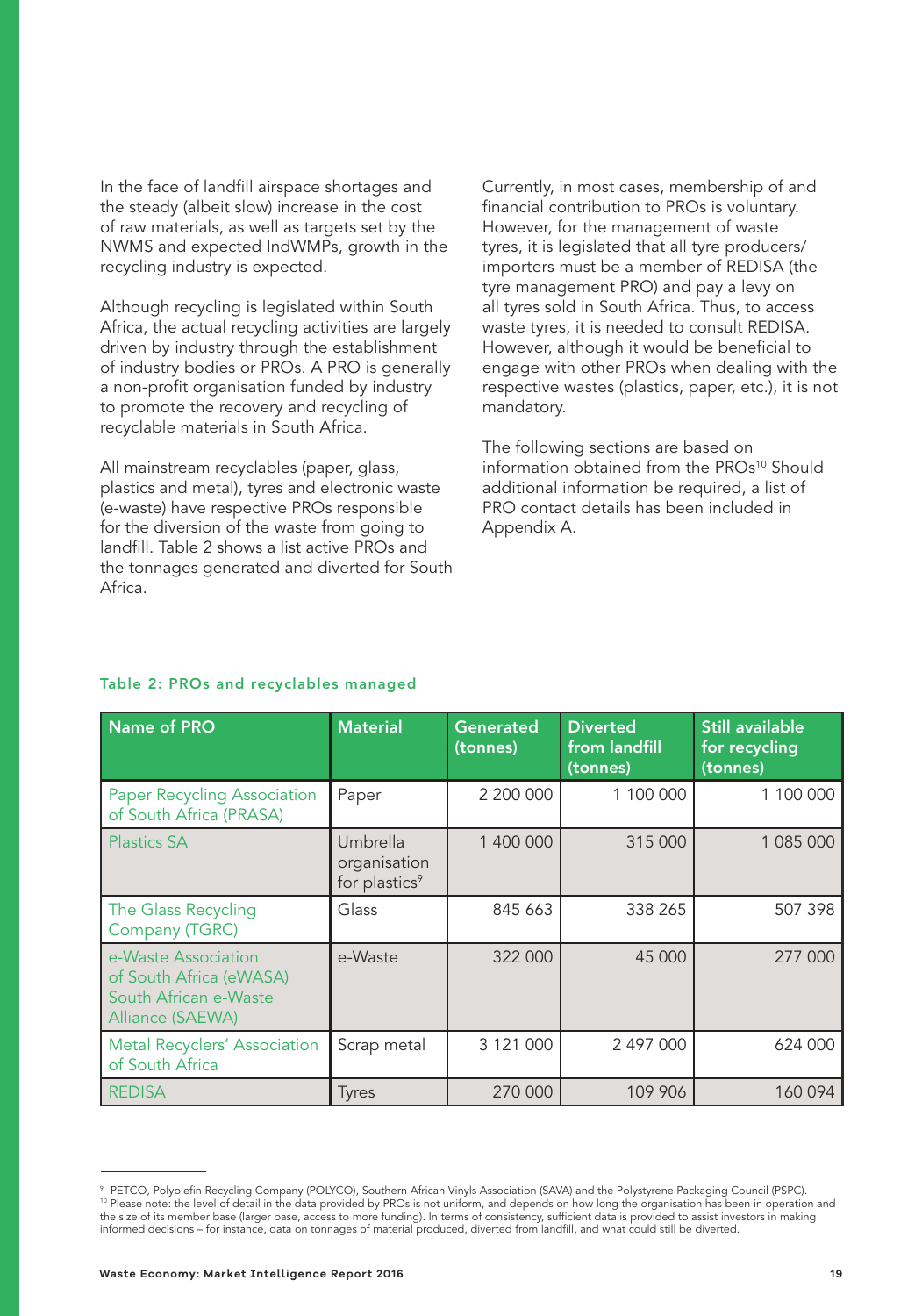#### 4.1.1. Paper and cardboard

According to PRASA's paper statistics, over 2.2 million tonnes of paper was used in South Africa in 2014. Only 1.6 million tonnes (72%) of the paper produced is considered recoverable, whilst 620 000 tonnes (27%) is unsuitable for recycling — including tissue and wax paper, bank notes, etc. or paper that has been exported and cannot be locally recovered (PRASA 2015).

Of the 72% of recoverable paper waste, 1.1 million tonnes (66%) is recycled and 570 000 tonnes (34%) could still be diverted from landfill. Figure 5 indicates the percentage split (PRASA 2015).

### **There is opportunity to divert an additional 570 000 tonnes of paper waste from landfill.**

South Africa's consumption of office paper has declined in line with global trends. The consumption of non-recyclable tissue paper has increased, as more people can afford such convenience products (PRASA 2015). Based on PRASA's data, it is estimated<sup>11</sup> that 430 000 tonnes of paper is available for recycling in the Western Cape.

The growth in the use of tissue paper also suggests that there is some potential for this to be used in alternative waste treatment (anaerobic digestion or other WtE projects), provided this can be separated out adequately and economically (e.g. collected with the organic fraction for anaerobic digestion, separated at source or managed with residual waste).

**It is estimated that 430 000 tonnes of paper is available for recycling in the Western Cape. The growth in the use of tissue paper also suggests that there is some potential for this to be used in alternative waste treatment**



—

—

<sup>11</sup> This estimate is based on the Western Cape's economy, at 13% of national GDP.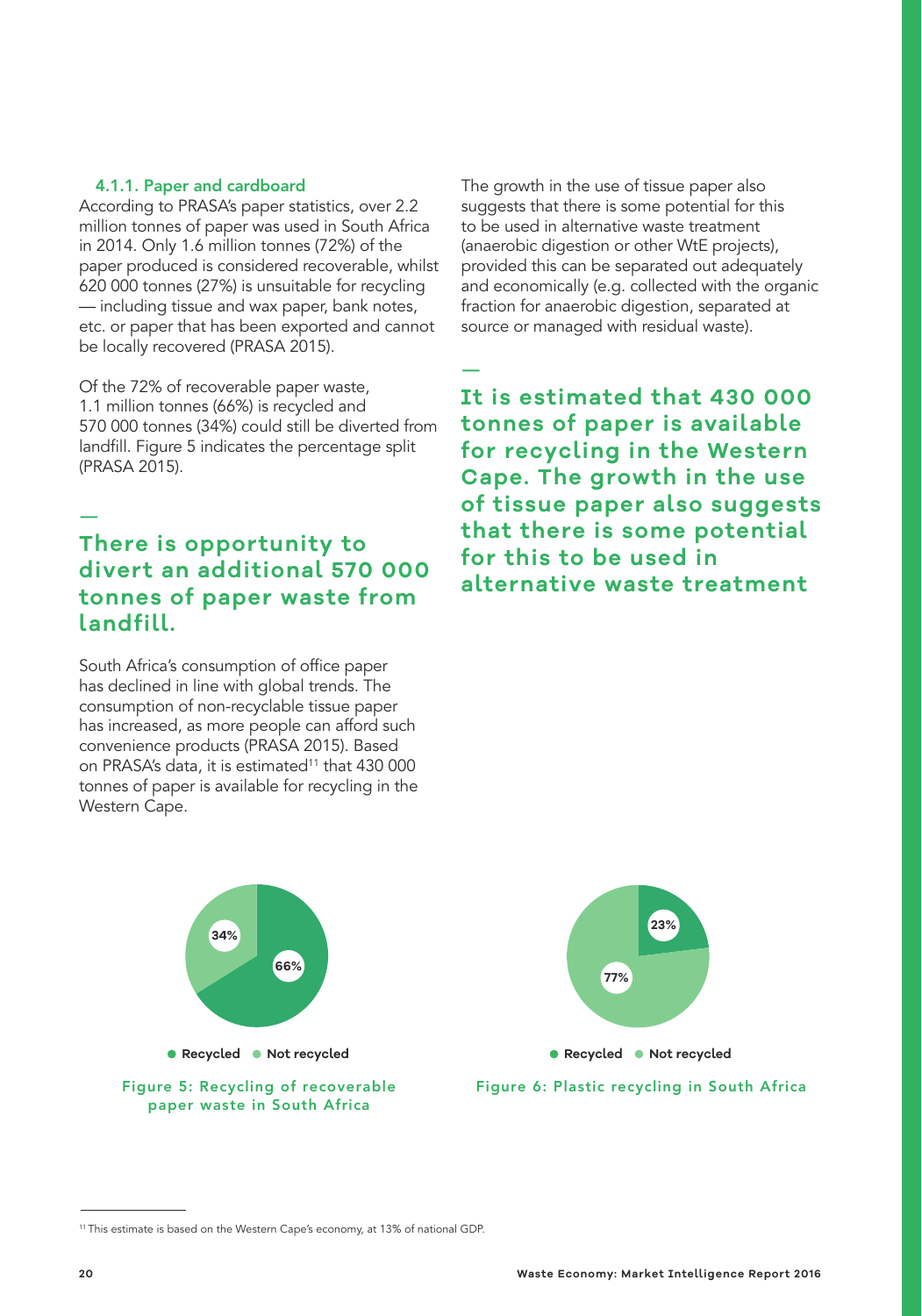#### 4.1.2. Plastics

According to Plastics SA, 1.4 million tonnes of plastics was produced and 315 000 tonnes was diverted from landfill in 2014, resulting in a recycling rate of 23%. Of the 315 000 tonnes of plastics diverted from landfill, 280 000 tonnes (90.2%) was recycled in South Africa and 31 000 tonnes (9.8%) was exported for reprocessing overseas (mainly China) (Plastics SA 2015a).

Over 220 000 tonnes (80%) of the plastics recycled in South Africa come from postconsumer sources (domestic and industrial use), and the other 20% is either directly from the factory producing the plastic (exfactory) or reused in-house. Figure 7 provides a breakdown of the sources of plastics reported for recycling. This is unsurprising, as approximately 55% of all polymers are used for packaging (Plastics SA 2015a).

Figure 8 shows total plastics produced versus the total recycled, by polymer type<sup>12</sup> in tonnes, from all sectors. Low-density and linear lowdensity polyethylene (PE-LD/LLD) is the most recycled material (in relative fraction and

absolute amounts), followed by high-density polyethylene (PE-HD), PP and PET (in absolute amounts) (Plastics SA 2015b). Note that 49% of PET bottles are recycled (PETCO 2015).



#### Figure 7: Recycled plastic material sources



#### Figure 8: Plastic production by polymer type vs recycling tonnes

<sup>&</sup>lt;sup>12</sup> Polyethylene terephthalate (PET); high-density polyethylene (PE-HD); low-density/linear low-density polyethylene (PE-LD/LLD); polypropylene (PP);<br>polyvinyl chloride (PVC) and polystyrene, polystyrene expanded (PS and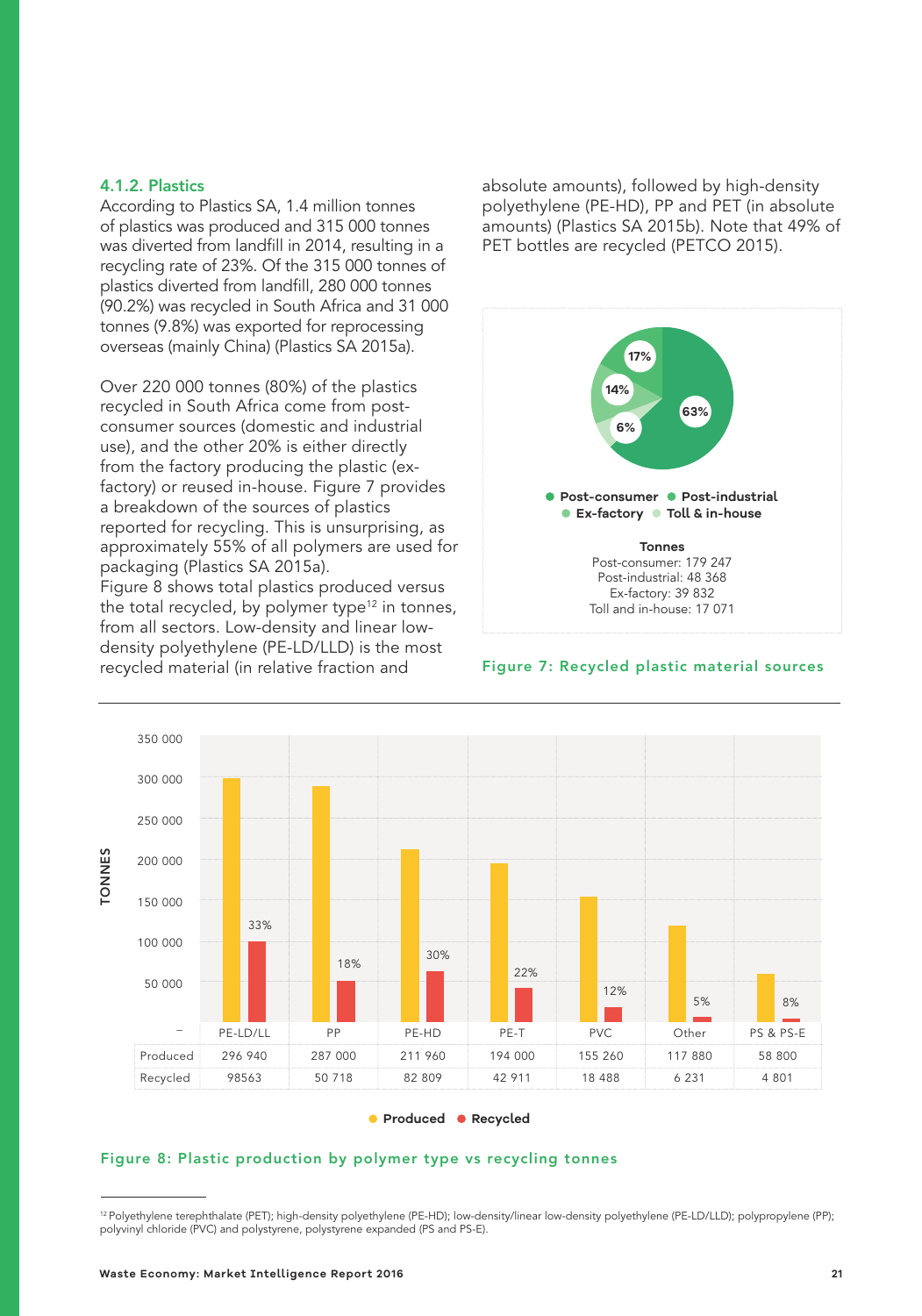Compared to 2013, all plastics sectors have improved, by recovering and collecting more waste. However, as indicated in Figure 6, only 23% of all plastics generated is being diverted from landfill.

Based on Plastics SA's data, it is estimated that 180 000 tonnes of plastic is available for recycling in the Western Cape. One of the great challenges the plastics industry faces is accessing post-consumer waste plastics, which is largely collected by municipalities. This would require the need to increase work with municipalities to improve collection networks and assist with separation-at-source projects.

### — **180 000 tonnes of plastic is available for recycling in the Western Cape**

#### 4.1.3 Glass

TGRC reported that in 2014, 845 000 tonnes of glass packaging (which includes jars and bottles, etc.) was produced; of this, 338 000 tonnes (40%) was recycled. However, in terms of glass bottles, of the 3 million bottles produced, 2.4 million bottles (80%) were diverted from landfill through a combination of recycling and the return and re-use deposit system (TGRC 2015).

Based on TGRC's data, it is estimated that 190 000 tonnes of glass is available for recycling in the Western Cape. However, it should be noted that TGRC's membership only comprises of glass packing companies, and does not include manufactures of float or automotive glass. In light of this, it is likely that the market for glass recycling is even larger than estimated. There is one recycler in the Cape Town that recycles float glass into glass aggregate.

This facility's gate fees (R200/tonne) are currently lower than the municipal landfill gate fees, which charge up to R450/tonne for the disposal of glass (as it is classified as special waste). Although this is a cost-effective alternative, it is believed that float glass is finding its way to landfill mixed with C&DW, and may be accepted for free.

The CCT will need to strengthen the enforcement of waste accepted at landfill, to ensure that float glass is not accepted for free this is both a loss of revenue for the municipality, and the potential to divert waste from landfill.

### — **190 000 tons of glass is available for recycling in the Western Cape. This excludes automotive or float glass.**

#### 4.1.4. e-Waste

According to eWASA, South Africa produces approximately 322 000 tonnes of electronic waste (e-waste) per annum. Table 3 provides the tonnages of total waste, as classified by eWASA. Currently, only 45 000 tonnes (12%) is being recycled (Dataweek 2015).

#### Table 3: e-Waste total waste classification (South Africa)

| e-Waste<br>classification                                  | <b>Tonnes</b> | Percentage<br>recycled |
|------------------------------------------------------------|---------------|------------------------|
| Large appliances<br>(stoves, fridges)                      | 125 000       | 39%                    |
| Consumer equipment                                         | 78 000        | 24%                    |
| Information technology<br>(IT) equipment                   | 77 000        | 24%                    |
| Small household<br>appliances (toasters,<br>kettles, etc.) | 40 000        | 13%                    |

The StEP (solving the e-waste problem) Initiative estimates that the average South African generates 6.6 kg of e-waste per annum (StEP Initiative 2015). Extrapolating this against the Western Cape's population of 5.8 million, it is expected that approximately 40 000 tonnes of e-waste is available in the Western Cape. This may be higher if the amount of e-waste that is typically accumulated (e.g. placed in storage) rather than disposed of, is accounted for. It is uncertain whether accumulated e-waste will be more readily disposed of if secure disposal mechanisms are available.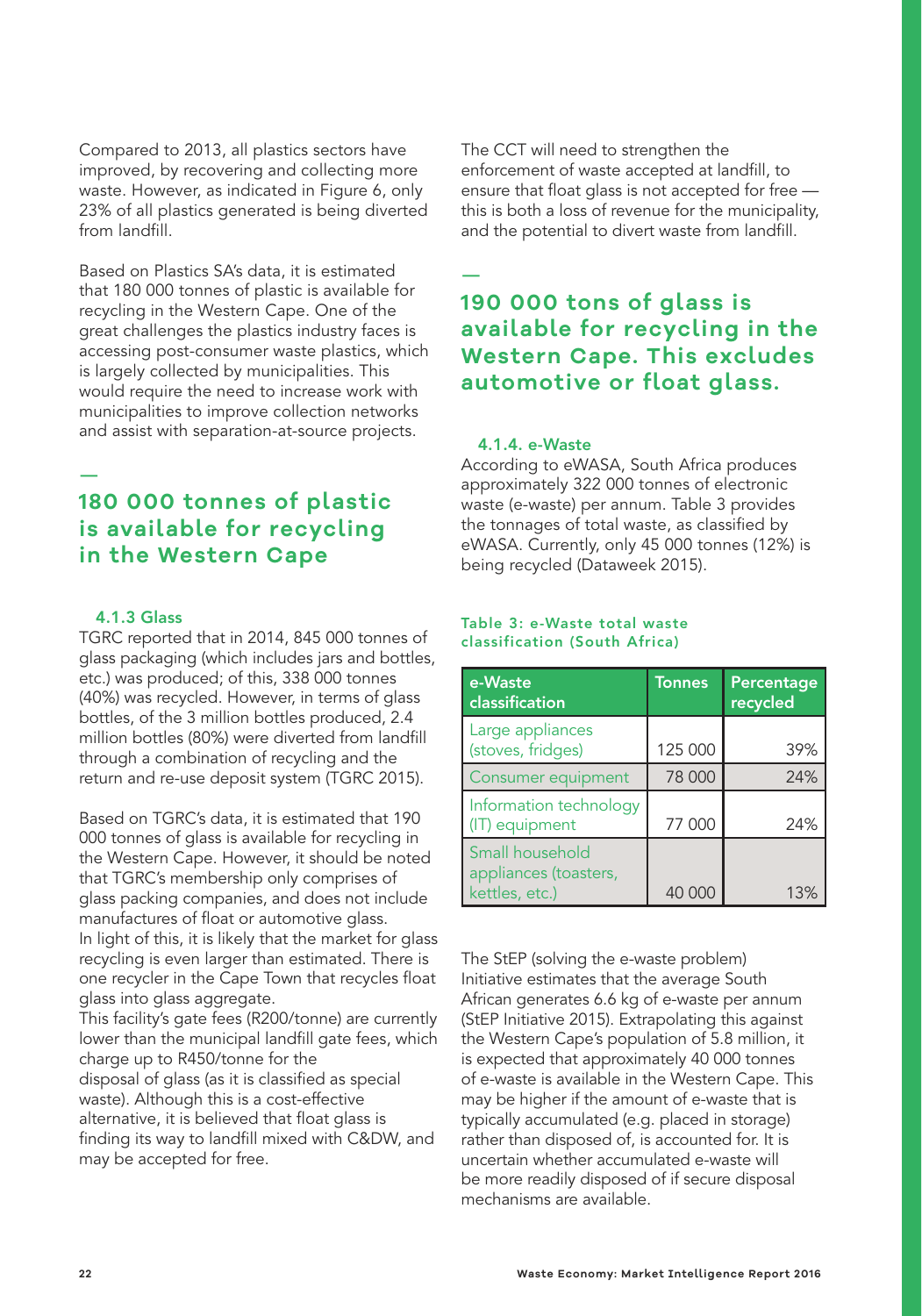There are only a few recyclers/dismantlers operating in the Western Cape. E-waste is classified as hazardous waste in terms of the NEM:WA, and obtaining a waste management licence is a costly and lengthy process. This is a barrier for business development in this sector, as most recyclers operating in this space are medium-sized enterprises that cannot afford the associated environmental impact assessment (EIA).

**Approximately 40 000 tonnes of e-waste is available in the Western Cape, not including additional accumulated e-waste.**

—

#### 4.2. Construction and demolition waste

Builders' rubble<sup>13</sup> is largely landfilled in South Africa, in spite of its potential for re-use and the high financial and societal costs of landfilling. One of the biggest opportunities in the recovery, processing and application of builders' rubble lie in the uptake of material into roads. There are, therefore, prospects on the supply side for the crushing industry, and on the demand side in road material, for both the public and private sectors.

The economy in builders' rubble must be considered at a regional scale, due to the low value of the material relative to logistics costs. Economic viability is therefore dependent on the local sourcing and processing of materials, such that the transport and processing costs do not exceed the economic value of the resources.

Within the CCT, about 43 000 cubic metres (m3 ) of builders' rubble is dumped at landfill every month. An estimated 20-30% of that material is suitable for sub-base material in roads, such that there is an estimated R1.1-R1.4 million worth of subbase material going to landfill every month. The current crushing capacity in the CCT is in excess of 17 000  $m<sup>3</sup>$  per month.<sup>14</sup> With extra capacity and further investment, it is expected that a further 38 000  $\mathrm{m}^3$  per month will be available in the next couple of years.

There are currently few externally imposed drivers on the economy, such as policy and legislation dictating diversion from landfill, or industry body oversight governing the handling, treatment and disposal of builders' rubble. Current drivers of the C&DW economy include:

- rising virgin material prices;
- regulation of waste flows, meaning that the costs of waste handling are increasing;
- limited landfill airspace.

Due to the scarcity of landfill airspace, incentives to divert wastes and disincentives to dispose of wastes may very well be implemented at local municipal level in the next five years, if the current practice of disposing large volumes continues.

Opportunities for the crushing sector include tenders for crushing contractors at the CCT and Stellenbosch landfills. To access this opportunity in the CCT, crushing companies will need to be accredited through the Solid Waste Management Department as a waste management service provider.

To capitalise on the opportunity, strict quality control for verified quality products is required to satisfy the demand side in foundations for structures, and especially for inclusion in roads. The quality control process must start at the point of waste generation — separation at source is the primary factor determining material quality.

<sup>&</sup>lt;sup>13</sup>The mineral component of C&DW consists of concrete, bricks — both clay and concrete blocks — and stone.<br><sup>14</sup> Based on a survey of five major crushers in Cape Town.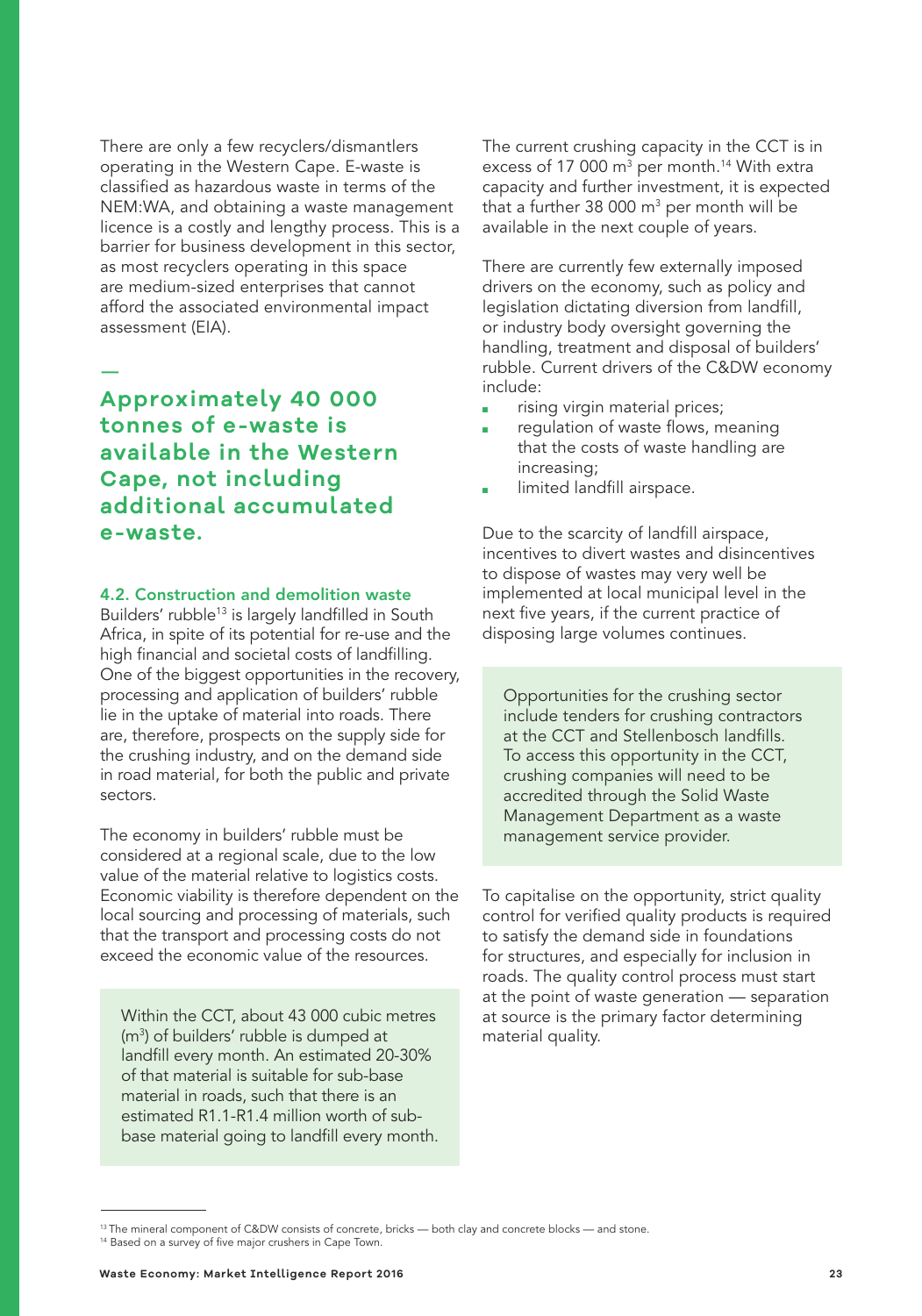Work in developing the builders' rubble economy is focusing on best practice guidelines for the crushing industry, to produce high-quality products that will meet demandside requirements in association with industry stakeholders. In the longer term, material specifications for aggregates that are inclusive of material recovered from builders' rubble will be developed.

#### 4.3. Waste to energy

To date, the main WtE projects undertaken by the private sector revolve around the small to medium scale,<sup>15</sup> biogas projects, where the energy (electricity, heat and/or gas) is for own use, or wheeled through the grid to a nearby private buyer.

The other market opportunity is the Department of Energy's (DoE) Renewable Energy Independent Power Producer Procurement Programme (REIPPPP), which has allocated 145 MW for large-scale biogas, biomass and landfill gas projects (those above 5 MW). Of the 145 MW, 59 MW has already been allocated — see Table 4.

legal and regulatory barriers. The main challenges faced include:

- Low gate fees for the waste at landfill, which makes it difficult for other technologies to compete with the cheaper option of landfilling.
- Low electricity prices compared to developed countries. Although the cost of electricity is rapidly increasing, WtE is still more expensive (c. R1.40-R1.60/kWh) compared to bulk electricity prices(i.e. R0.50-R0.90/kWh more on average<sup>16</sup>).
- Access to sufficient feedstock. Many thermal WtE technologies require largescale facilities to achieve economies of scale and become affordable (e.g. 1 000-2 000 tonnes/day). In the Western Cape, 70% of the total waste generated is located in the CCT. This implies that any large-scale facility located outside of Cape Town will probably not be viable without additional waste from neighbouring municipalities. However, aggregation of waste may result in location of facilities far from wastegeneration sources, increasing transport costs drastically and could reduce the financial viability of a WtE facility.

| Technology     | Round 1: MW Round 2: MW<br>allocation | allocation | Round 3: MW Round 4:MW Remaining<br>allocation | allocation | <b>MW</b> |
|----------------|---------------------------------------|------------|------------------------------------------------|------------|-----------|
| Landfill gas   |                                       |            | 18                                             |            |           |
| <b>Biomass</b> |                                       |            |                                                | 25         | 1Q        |
| <b>Biogas</b>  |                                       |            |                                                |            | 60        |

#### Table 4: REIPPPP bioenergy allocations

### 4.3.1. Challenges faced by waste to energy projects

While WtE has been widely implemented in many European countries, such as the Netherlands and Germany, the uptake has been limited in South Africa. Growth remains slow compared to other renewable energy sources, such as solar and wind. This is mainly due to a lack of economic viability, but also

A lack of feed-in tariffs for renewable energy outside of the REIPPPP, which only applies to projects larger than 5 MW. Such projects are limited by the feedstock challenge described above.

Additional challenges include:

Absence of a policy/regulatory framework for grid connection by

<sup>&</sup>lt;sup>15</sup> Biogas to electricity, landfill gas to electricity, small-scale pyrolysis plants generating biodiesel, biodiesel from waste oils, and fuel replacement in industrial boilers using biomass.

<sup>&</sup>lt;sup>16</sup> Based on existing and new build coal derived electricity generation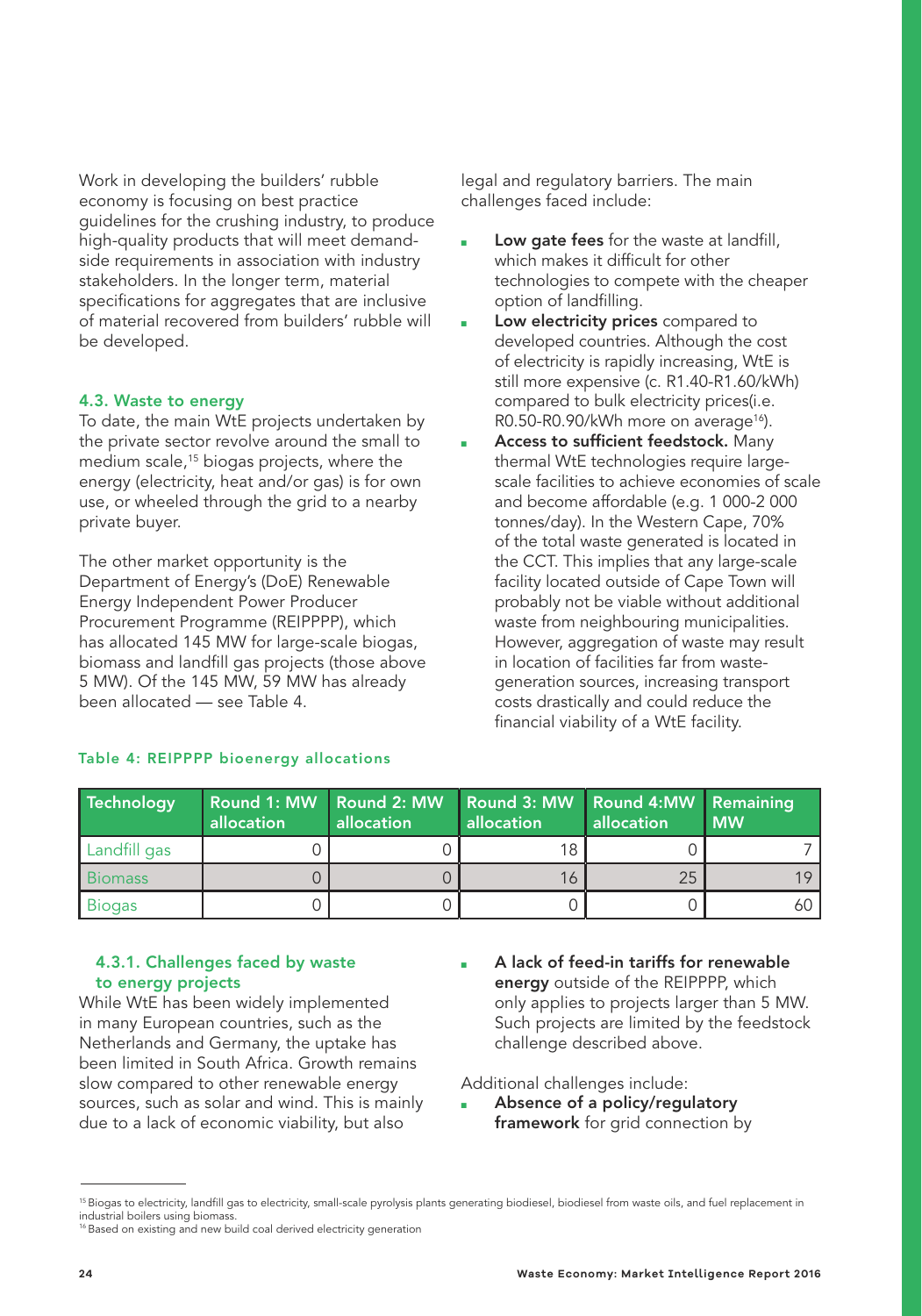independent power producers outside of the REIPPPP.

Long-term supply contract for waste facilities. Most WtE facilities will have a payback period of 15-20 years, and require contracts of the same duration period for the waste feedstock to attract investors. This has proven challenging in the South African context for companies that target municipal solid waste (MSW), as municipalities typically have threeto five-year procurement contracts renewable. Note that this is not applicable to commercial and industrial wastes (e.g. malls, factories, abattoirs, etc.), as these facilities are responsible for handling their wastes in a responsible manner. However, financiers may also not consider securing such long-term contracts from the private sector as bankable. Section 5 provides more details around regulatory requirements to access MSWs.

#### 4.3.2. Existing and emerging waste to energy opportunities

There are, however, some WtE opportunities that show current and future growth potential in South Africa, including:

- landfill gas and biomass through largescale REIPPPP projects;
- biogas at waste water treatment works (WWTW);
- small-scale facilities, such as:
	- small-scale to medium-scale biogas, where the energy (electricity, heat and/or gas) is for own use,<sup>17</sup> or wheeled through the grid to a nearby private buver:<sup>18</sup>
	- small-scale pyrolysis plants generating biodiesel from waste oils;
	- fuel replacement in industrial boilers using biomass.

#### 4.3.2.1. Large-scale REIPPPP projects

These technologies still face significant challenges with regard to the lengthy and costly environmental and bidding processes. Thus far, one landfill gas and two biomass projects have been successful, at R0.94/kWh and R1.40/kWh respectively, during the third and fourth rounds of the REIPPPP.

The biogas allocation for large-scale projects (>5 MW) was removed from the fourth round, due to lack of industry uptake at R0.90/kWh. However, the South African Biogas Industry Association (SABIA) organised a biogas survey to understand the preferred tariffs that would stimulate the biogas sector. The outcome was presented to the Independent Power Producer (IPP) Unit within National Treasury. It is understood that this engagement has resulted in a tariff increase to R1.40/kWh.

#### 4.3.2.2. Biogas at waste water treatment works

Many of the WWTW have installed biogas plants, built in the early 1970s, which are currently idle due to poor maintenance and the inadequate training of WWTW staff. GIZ, the South African Local Government Association (SALGA) and the DoE are currently discussing the feasibility of generating electricity from biogas, as an energy-efficiency intervention for WWTW in South Africa.

#### 4.3.2.3. Small-scale biogas

The business case for biogas from animal husbandries, such as abattoirs, has emerged as a real short-term opportunity, due to the fact that:

- The energy (heat and electricity) generated can be used on site.
- The facilities can achieve cost savings through avoiding the costly disposal wastes generated, as these are generally considered hazardous. Moreover, the waste management classification legislation published last year requires the safe disposal of, and submission of disposal certificates for, all hazardous wastes (e.g. contaminated blood and/or animal carcasses). This has resulted in higher disposal costs for abattoirs.

<sup>&</sup>lt;sup>17</sup> Cape Advanced Engineering project in Darling - for further details refer: http://www.cae.co.za/Projects/<br><sup>18</sup> Bio2Watt project in Bronkhorstspruit - for further details refer:

http://www.bio2watt.com/bio2watt%E2%80%99s-bronkhorstspruit-biogas-plant-(pty)-ltd.html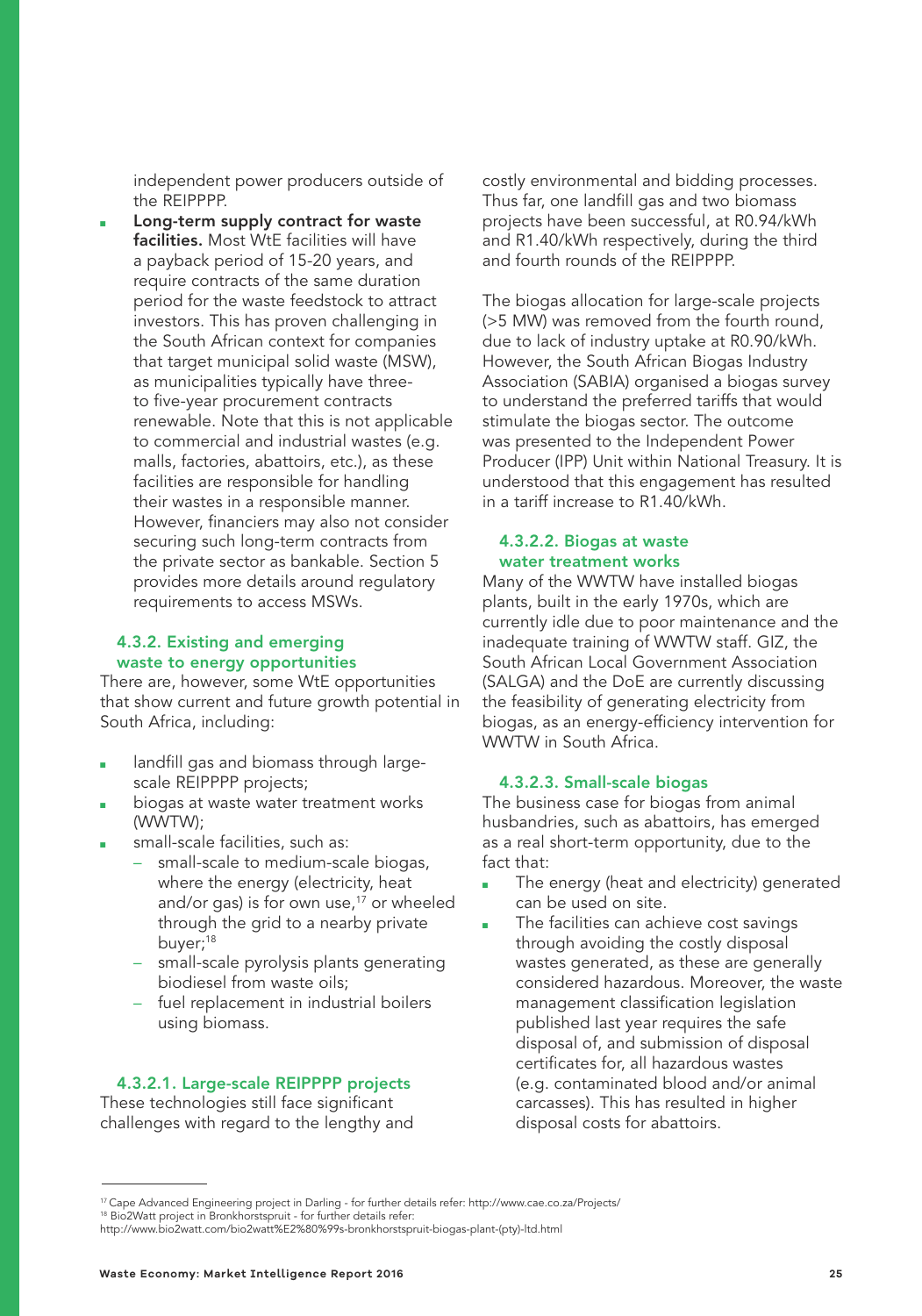GreenCape is focusing on supporting small to medium biogas project developers by unlocking barriers and ensuring these projects achieve financial close.

### 4.4. Opportunities in Western Cape municipalities

The Drakenstein, Stellenbosch and CCT municipalities have all undertaken, or commenced with, individual Section 78 processes to assess the different service delivery mechanisms for the provision of alternative waste management. This processes illustrates an increasing focus on sustainable waste management and, in particular, on organic waste treatment.

The process provides opportunities for traditional waste management companies, as well as opportunities to provide services to enable and support the development of alternative waste management (e.g. local manufacturing of piping and instrumentation for digesters, servicing of engines for electricity generation, etc.).

Drakenstein has completed its Section 78 process, and the municipal council has approved the provision of waste management services via an external delivery mechanism in the form of a public-private partnership (PPP). This has seen the appointment of a private partner to manage the landfill and to develop a WtE project. The EIA for the 12.5 MW19 WtE facility commenced in 2014, and an environmental authorisation is expected by December 2015 (GreenCape 2015).

Stellenbosch initiated its Section 78(3) process in May 2015, and this is expected to be complete by December 2015. The potential projects that the municipality is looking at (with potential to outsource to external service providers) include:

- landfill gas to energy  $(+/-R32$  million investment) — feasibility study already done;
- community composting with a particular focus in informal areas (difficult to access for collection of household waste);
- construction of a drop-off site in Franschhoek to enable recycling and composting (possibly a small-scale anaerobic digester in Franschhoek as well);
- organic waste management (anaerobic digestion) at Klapmuts waste transfer station;
- upscaling of a pilot brickmaking venture from clay and builders' rubble at the Devon Valley landfill site, and other possibilities for the diversion of builders' rubble;
- pilot materials recovery facility within the municipality.

The CCT is in the process of procuring a transaction advisor to oversee the procurement of alternative waste management services through PPPs. Its Section 78 process highlighted the following projects:

- Three potential landfill gas projects at three different locations (Vissershok, Bellville South and Coastal Park). These have been registered under the Clean Development Mechanism of the United Nations Framework Convention for Climate Change.
- One wastewater sludge treatment project (Northern Works Biosolids Project) to produce electricity and heat from biogas (3 MWe).
- Two biomass, solid organic waste treatment (such as anaerobic digestion) or mechanical biological treatment facilities.
- Three potential integrated waste management sites, with the recovery of high-value recyclables.

<sup>&</sup>lt;sup>19</sup> The 12.5 MW will comprise of a 10 MW direct combustion facility and a 2.5 MW anaerobic digestion plant.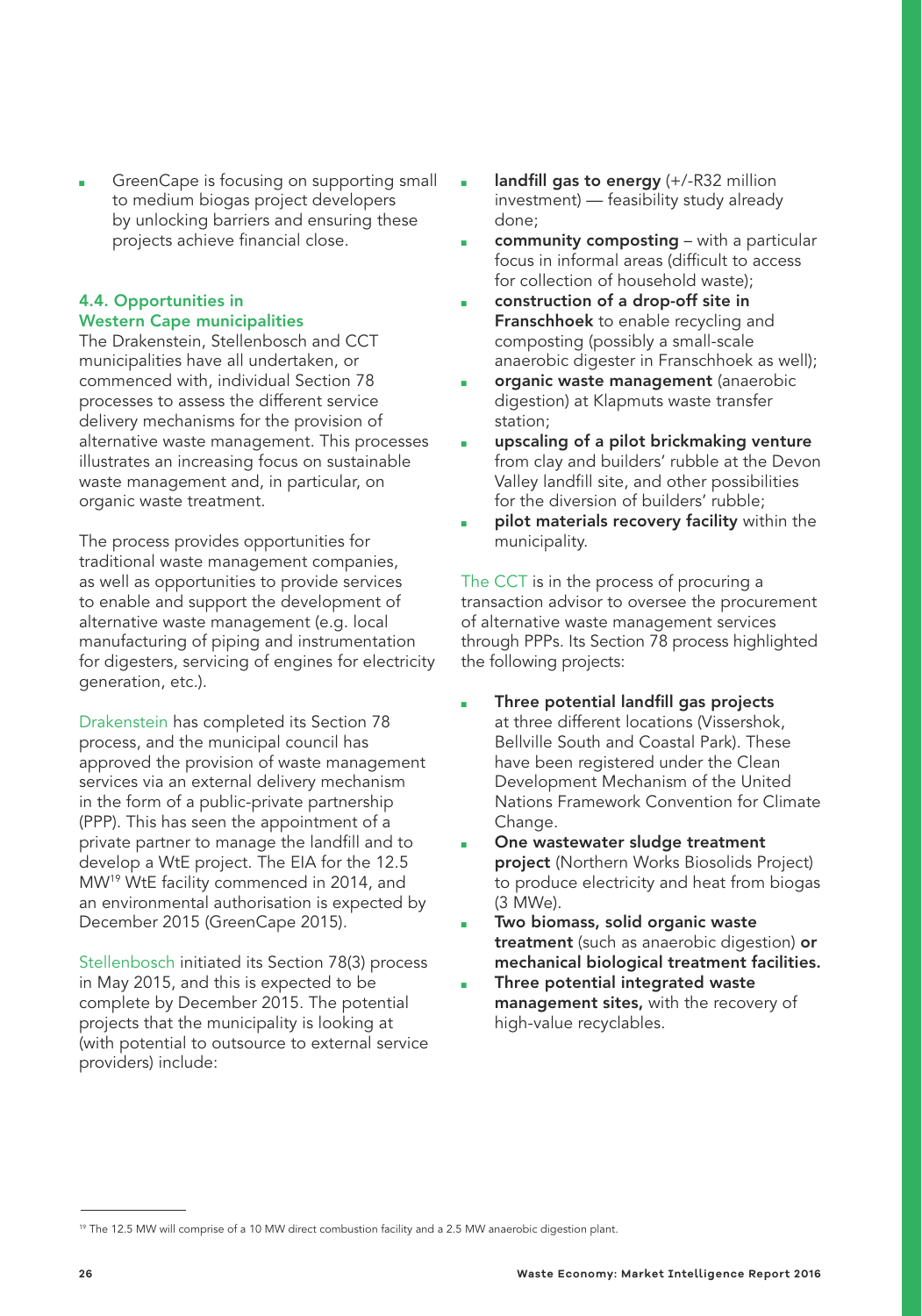### **5 – Funding and incentives**

**There is a range of funding solutions, either focused on, or available to greentech manufacturers and service companies, as well as those who use such services. These cover Development Finance Institutions, local public and private sector financiers and investors, and a considerable range of tax incentives.** 

According to the KPMG Green Tax Index, South Africa ranks 13th out of 21 countries to use tax as an incentive to drive the green growth agenda (ahead of Australia, Singapore and Finland). As well as understanding the various incentive and funding options available to them, investors and suppliers of greentech can also benefit from understanding those available to their customers or clients, as these can influence the viability and attractiveness of their products and projects.

Table 5 demonstrates a wide variety of these funding solutions. It is not exhaustive, but intends to be indicative of some of the more green-focused funds or incentives available, and provide potential leads or starting points to exploring various options. Further to those below, the full range of government investment incentives can be found at www.investmentincentives.co.za

#### 5.1. Manufacturing incentives

Department of Trade and Industry (DTI) special economic zone (SEZ) programme aims to increase industrialisation, economic development and job creation around the country. More specifically, the proposed Upington Solar Corridor SEZ (Northern Cape) and Atlantis Greentech SEZ (Western Cape) focus on solar energy generation and greentech manufacturing respectively.

They provide significant incentives to manufacturers, IPPs, and other players in the relevant value chains.

These development zones make ideal locations for the manufacturing of components that contribute towards local content. An example of this is the Gestamp Renewable Industries (GRI) wind tower manufacturing facility set up in Atlantis, Cape Town. Atlantis has also seen companies such as Skyward Windows and Kaytech expand to include green product lines, and local manufacturing of wind tower internals is expected soon.

The dti has proposed a number of incentives to attract investors into the proposed SEZs, which include:

- Reduced corporate income tax rate: qualifying companies will receive a reduced corporate tax of 15%, instead of the current 28% headline rate.
- **Employment Tax Incentive (ETI): aimed** at encouraging employers to hire young and less-experienced work seekers. It will reduce the cost to employers of hiring young people through a cost sharing mechanism with government.
- Building allowance: qualifying companies will be eligible for an accelerated depreciation allowance on capital structures (buildings). This rate will equal 10% per annum over 10 years.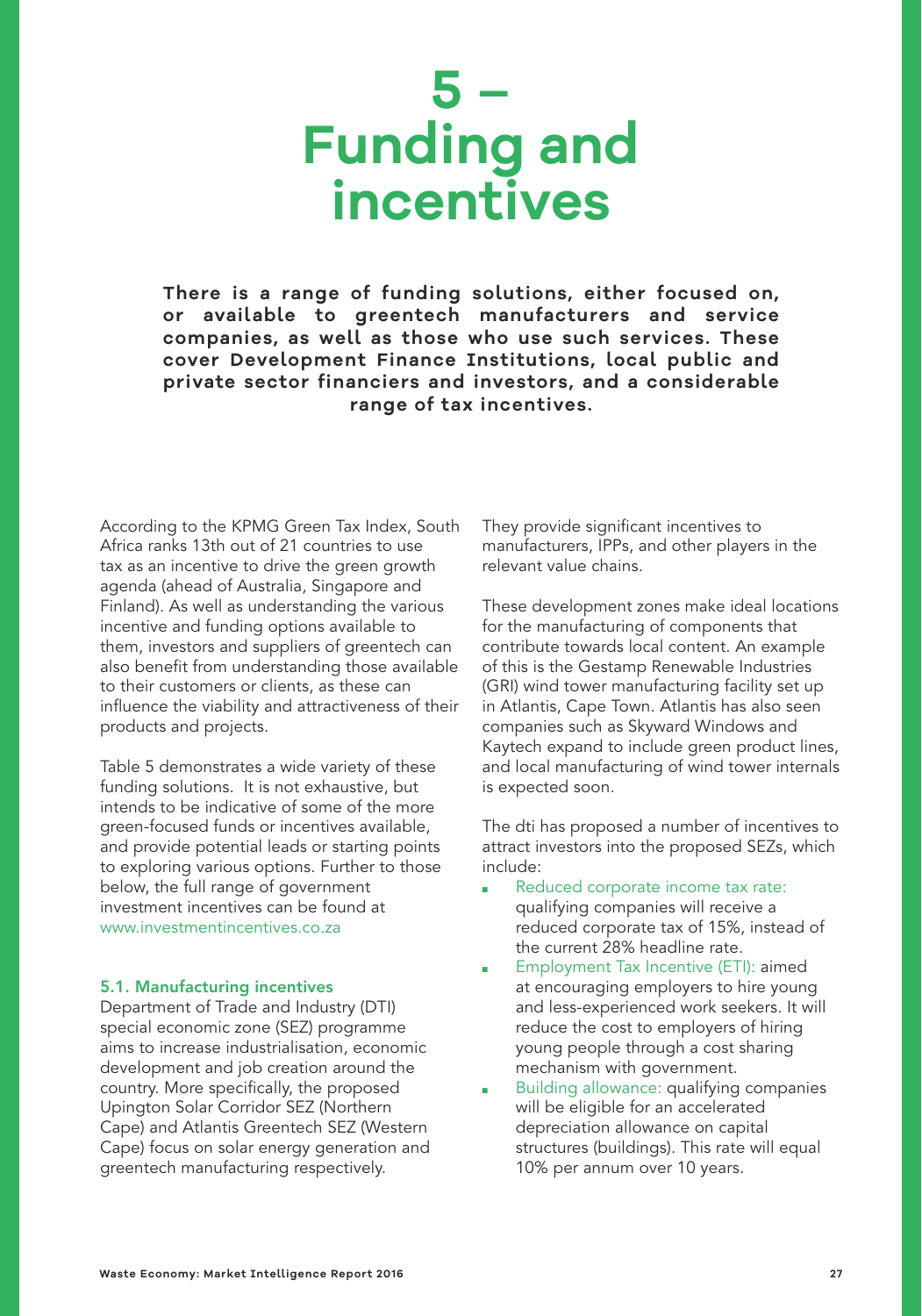VAT and customs relief: companies located within a customs-controlled area (CCA) will be eligible for VAT and customs relief as per the relevant legislation (dti 2015).

Other incentives available to investments into a designated SEZ will include:

- 12I Tax Allowance Incentive
- One-stop-shop facility within designated SEZ area
- SEZ fund for infrastructure development within the designated area.

Within Atlantis, the City of Cape Town has made vast tracts of land available at low cost for purchase or lease by greentech companies through an accelerated land disposal process. An application has now also been submitted by the Western Cape Provincial Government for the entire Atlantis Industrial area to be declared a Greentech SEZ, a decision on which is expected in the first quarter of 2016. GreenCape's Atlantis SEZ team can assist with information, and facilitate access to permits, licenses, planning and development approvals, incentives and finance. It is also worth noting that the dti has been willing to assure investors that investing prior to SEZ designation will not disqualify them from receiving benefits once the zone is designated.

| <b>Funding solution</b>                                                                                    | <b>Funding</b><br>instrument                 | <b>Details</b>                                                                                                                                                                                        |  |  |  |
|------------------------------------------------------------------------------------------------------------|----------------------------------------------|-------------------------------------------------------------------------------------------------------------------------------------------------------------------------------------------------------|--|--|--|
| <b>Development Finance</b>                                                                                 |                                              |                                                                                                                                                                                                       |  |  |  |
| <b>International Finance</b><br>Corporation (IFC)                                                          | Loan,<br>Equity                              | www.ifc.org                                                                                                                                                                                           |  |  |  |
| European Investment<br>Bank (EIB)                                                                          | l oan                                        | Greater than R0.25 million                                                                                                                                                                            |  |  |  |
| SouthSouthNorth /<br><b>DBSA: Sustainable</b><br><b>Settlements Facility (SSF)</b>                         | Grant,<br>Subsidy,<br>Rebate                 | www.southsouthnorth.org/sustainable-settlements-facility-ssf/                                                                                                                                         |  |  |  |
| <b>African Development</b><br>Bank: Sustainable<br><b>Energy Fund for Africa</b>                           | Grant,<br>Technical<br>assistance,<br>Equity | Grant for projects with total capital investments in the range<br>of USD 30-200m.<br>Equity for IPPs with an ideal size of between 5 and 50 MW<br>and a commitment per project of between USD 10-30m. |  |  |  |
| <b>United Nations</b><br>Development<br>Programme (UNDP):<br><b>Global Environmental</b><br>Facility (GEF) | Grant                                        | Up to USD 50 000                                                                                                                                                                                      |  |  |  |
| Renewable Energy and<br><b>Energy Efficiency</b><br>Partnership (REEEP)                                    | Grant                                        | www.reeep.org                                                                                                                                                                                         |  |  |  |
| <b>UK Prosperity Fund</b><br>Programme                                                                     | Grant                                        | www.gov.uk/guidance/prosperity-fund-programme                                                                                                                                                         |  |  |  |
| German Federal<br>Ministry of Environment:<br><b>International Climate</b><br>Initiative (IKI)             | Grant                                        | www.bmub.bund.de/en/topics/climate-energy/climate-initia-<br>tive/general-information/                                                                                                                |  |  |  |

#### Table 5: List of funding solutions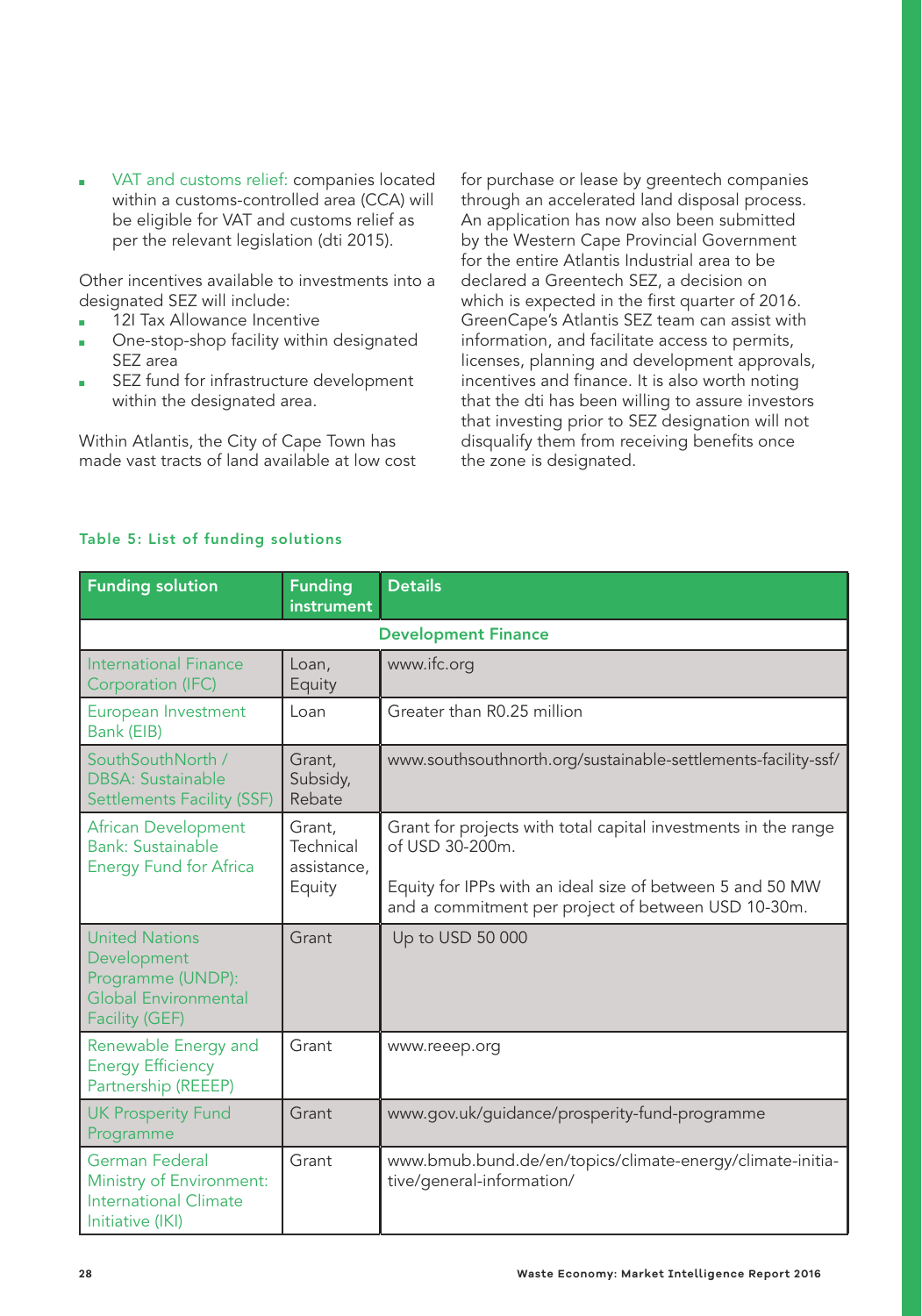| <b>Funding solution</b>                                                                                | <b>Funding</b><br>instrument  | <b>Details</b>                                                                                                                                                                                                                                                       |
|--------------------------------------------------------------------------------------------------------|-------------------------------|----------------------------------------------------------------------------------------------------------------------------------------------------------------------------------------------------------------------------------------------------------------------|
| German International<br><b>Cooperation Agency</b><br>(GIZ)                                             | Feasibility<br>studies        | <b>Bioenergy</b>                                                                                                                                                                                                                                                     |
|                                                                                                        |                               | <b>Public Sector Funding</b>                                                                                                                                                                                                                                         |
| <b>Western Cape</b><br>Government:<br><b>Cape Capital Fund</b>                                         | Grant                         | 50% of approved intervention                                                                                                                                                                                                                                         |
| Eskom: Integrated<br>Demand<br>Management                                                              | Rebate                        | www.eskom.co.za/sites/idm/Pages/Home.aspx                                                                                                                                                                                                                            |
| Industrial<br>Development<br><b>Corporation: Green</b><br><b>Energy Efficiency Fund</b>                | Loan,<br>Technical<br>support | R 1-50 m                                                                                                                                                                                                                                                             |
| Development Bank<br>of South Africa:<br><b>Green Fund</b>                                              | Grant,<br>Loan                | Green Cities and Towns; Low Carbon Economy; Environmen-<br>tal & Natural Resource Management.                                                                                                                                                                        |
| dti: Critical<br>Infrastructure<br>Programme (CIP)                                                     | Grant                         | 10% to 30% of the total qualifying infrastructural develop-<br>ment costs, up to a maximum of R50 million                                                                                                                                                            |
| dti: MCEP - industrial<br>financing*                                                                   | Loan                          | Pre-and post-dispatch working capital facility of up to R50m<br>at a fixed interest rate of 4% over a four-year term                                                                                                                                                 |
| dti: MCEP -<br>production incentive*                                                                   | Grant                         | Up to 25% of the manufacturing value added                                                                                                                                                                                                                           |
| dti: Manufacturing<br>Investment<br>Programme (MIP)                                                    | Grant                         | Investment grant of 30% of the investment cost of qualify-<br>ing assets for new or expansion projects below R5 million.<br>Investment grant of between 15% to 30% of the investment<br>cost of qualifying assets for new or expansion projects above<br>R5 million. |
| Department of<br><b>Small Business</b><br>Development (DSBD:<br>Co-operative<br>incentive scheme (CIS) | Grant                         | R0.35 million                                                                                                                                                                                                                                                        |
| Municipal<br>Infrastructure Grant<br>(MIG)                                                             | Grant                         | www.westerncape.gov.za/general-publication/municipal-in-<br>frastructure-grant                                                                                                                                                                                       |
| Recycling and<br>Economic<br>Development<br>Initiative of South<br>Africa (REDISA)                     | Grant                         | Infrastructure and set-up costs for tyre recycling                                                                                                                                                                                                                   |
| South African<br><b>National Biodiversity</b><br>Institute: Global<br><b>Adaptation Fund</b>           | Grant                         | www.sanbi.org/biodiversity-science/state-biodiversity/cli-<br>mate-change-and-bioadaptation-division                                                                                                                                                                 |
|                                                                                                        |                               | <b>Private Sector Funding</b>                                                                                                                                                                                                                                        |
| <b>ABSA</b>                                                                                            | Loan,<br>Rebate               | 15% of project                                                                                                                                                                                                                                                       |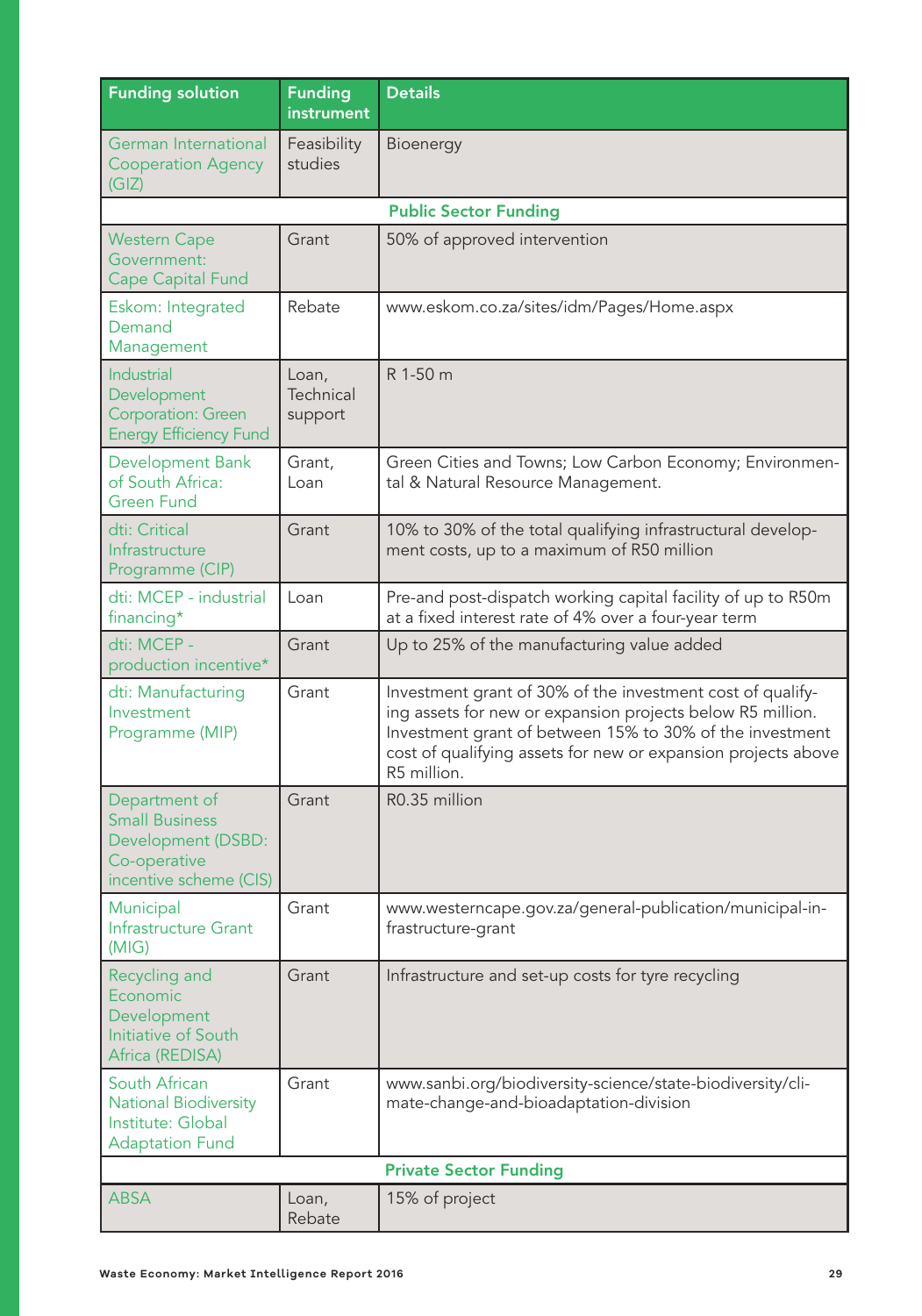| <b>Funding solution</b>                                                                                 | <b>Funding</b><br>instrument                      | <b>Details</b>                                                                                                                                                                                                         |  |  |  |
|---------------------------------------------------------------------------------------------------------|---------------------------------------------------|------------------------------------------------------------------------------------------------------------------------------------------------------------------------------------------------------------------------|--|--|--|
| <b>Nedbank</b>                                                                                          | Loan                                              | www.wwf.org.za/what_we_do/wwf_nedbank_green_<br>trust/                                                                                                                                                                 |  |  |  |
| <b>FNB</b>                                                                                              | Loan                                              | www.fnb.co.za/home-loans/getting-a-building-loan.<br>html                                                                                                                                                              |  |  |  |
| <b>Standard Bank</b>                                                                                    | Loan                                              | www.standardbank.co.za/standardbank/                                                                                                                                                                                   |  |  |  |
| Old Mutual Infrastructural,<br>Developmental and<br><b>Environmental Assets</b><br>Managed Fund (IDEAS) | Loan, Equity                                      | ww2.oldmutual.co.za/old-mutual-investment-group/<br>boutiques/alternative-investments/our-capabilities1/<br>infrastructure/our-products/ideas-managed-fund                                                             |  |  |  |
| <b>Business Partners</b>                                                                                | Equity, Loan                                      | R0.5-30 million                                                                                                                                                                                                        |  |  |  |
| <b>Edge Growth</b>                                                                                      | Equity, Loan                                      | R1-20 million                                                                                                                                                                                                          |  |  |  |
| Inspired Evolution:<br><b>Evolution One Fund</b>                                                        | Loan                                              | >R10 million                                                                                                                                                                                                           |  |  |  |
| <b>Atlantic Asset</b><br>Management                                                                     | Loan                                              | >R15 million                                                                                                                                                                                                           |  |  |  |
| <b>POLYCO</b>                                                                                           | Loan                                              | Infrastructure for plastics: high-density polyethylene<br>(PE-HD), linear/low-density polyethylene PE-LD/LLLD)<br>and polypropylene (PP)                                                                               |  |  |  |
| <b>PETCO</b>                                                                                            | Subsidy,<br>Awareness<br>& Training,<br>Equipment | Infrastructure for polyethylene terephthalate (PET).<br>Category A: R30m-R40m per annum, Category B:<br>R4m per annum.                                                                                                 |  |  |  |
| <b>Tax Rebates</b>                                                                                      |                                                   |                                                                                                                                                                                                                        |  |  |  |
| 12B accelerate<br>depreciation incentive                                                                | Tax rebate                                        | Accelerated depreciation of renewable energy invest-<br>ments at a rate of 50:30:20, as well as certain machin-<br>ery, plants, implements, utensils and articles used in<br>farming or production of renewable energy |  |  |  |
| 12L energy efficiency<br>incentive                                                                      | Tax rebate                                        | 95c/kwh deduction on energy saved                                                                                                                                                                                      |  |  |  |
| 12I tax allowance incentive<br>for manufacturing<br>investments                                         | Tax rebate                                        | 35-55% or R550-R900m for greenfield projects<br>35-55% or R350--R550m for brownfield projects                                                                                                                          |  |  |  |
| Capital development<br>expenditure                                                                      | Tax rebate                                        | Tax deduction for capital expenses incurred for<br>farming operations (including game farming) which<br>focus on sustainable agriculture.                                                                              |  |  |  |
| 37B environmental<br>expenditure                                                                        | Tax rebate                                        | Deduction in respect of environmental expenditure for<br>assets related to environmental treatment and recycling,<br>waste disposal, and post-trade environmental expenses.                                            |  |  |  |
| 37C environmental<br>maintenance expenditure                                                            | Tax rebate                                        | Deduction in respect of environmental conservation<br>and maintenance.                                                                                                                                                 |  |  |  |

\*Over R5 Billion was originally set aside for this programme and is now fully committed. A new application window will be opened in April 2016 pending availability of funds. All other incentives of the department will continue as normal.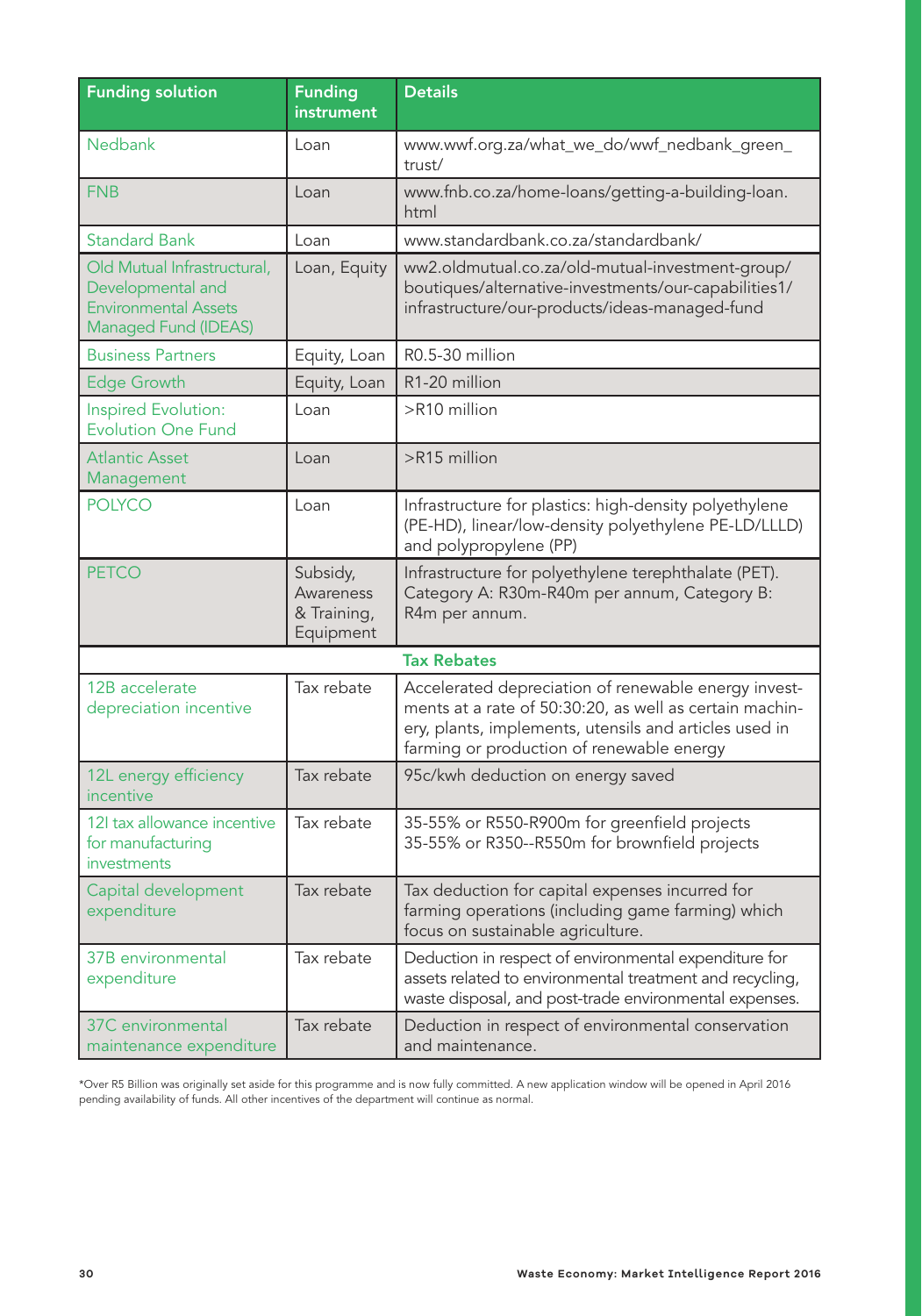### **6 – The Western Cape: Africa's growing greentech hub**

**The Western Cape is a world-class investment destination offering prime locations, modern infrastructure, a skilled workforce, low operational costs and an abundance of natural resources. It is a sought-after place to live, with unrivalled natural beauty, vibrant culture, excellent schools and universities, and an outstanding quality of life. It is also a prime location for green business.**

The Cape Town area has emerged in the last five years as South Africa's renewable energy and cleantech hub, with a critical mass of the leading local and global companies already present, including numerous original equipment manufacturers. The province has a strong local presence of major professional services firms and financiers, as well as a supportive government that has made ease of doing business and the green economy key priorities.

Coupled with these, is a strong and rapidly growing market for green technology and services in South Africa and the region. Some of the major market opportunity areas in the next five years are outlined in Figure 9. Notably, on utility scale wind and solar projects there is robust South African and African demand, with ±R200bn/US\$20bn invested since 2011 and >1GW capacity procured per annum.



Figure 9: Major market opportunity areas in the Western Cape (2015 – 2020)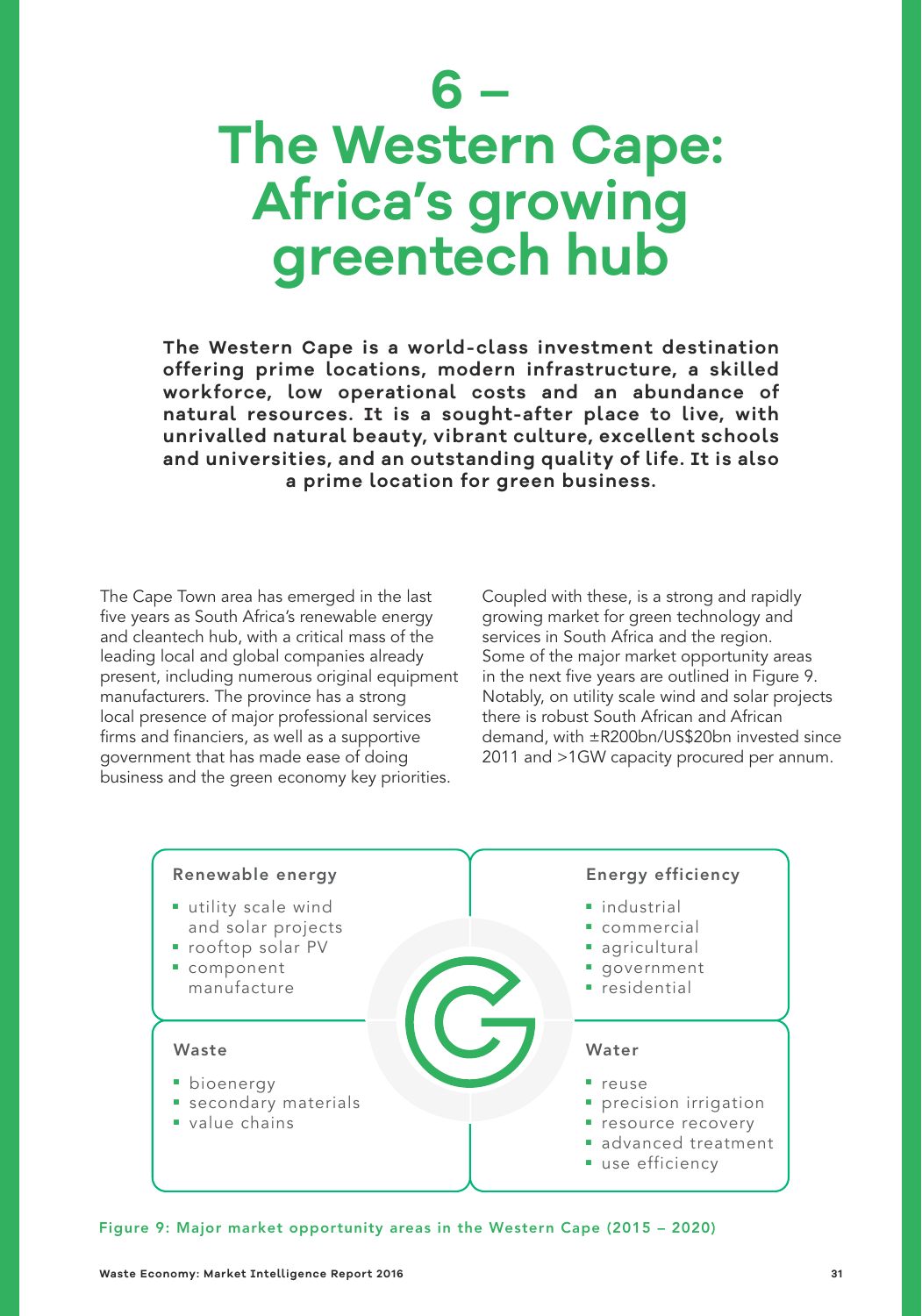The province also offers dedicated support for businesses and investors focusing on green technologies and services, including:

- GreenCape, providing dedicated support and market intelligence to green economy sectors
- Wesgro, the Investment and Trade promotion agency for the Western Cape
- **SAREBI**, a business incubator providing non-financial support to green entrepreneurs
- SARETEC, offering specialised industryrelated and accredited training for the wind and solar industries

The region's four universities - University of Cape Town, Stellenbosch University, University of the Western Cape, and the Cape Peninsula University of Technology - underpin all of this with comprehensive research and development (R&D) capabilities and dedicated green economy skills programmes.

Finally, as discussed in Section 5, the City of Cape Town established a greentech manufacturing hub in Atlantis in 2011 in response to the government's focus on localisation of manufacturing as part of the DoE's REIPPP. A promising range of investment incentives are available in the proposed Atlantis Greentech SEZ, including numerous financial and non-financial incentives, discounted electricity and rapid turnaround on development applications (see Section 5).



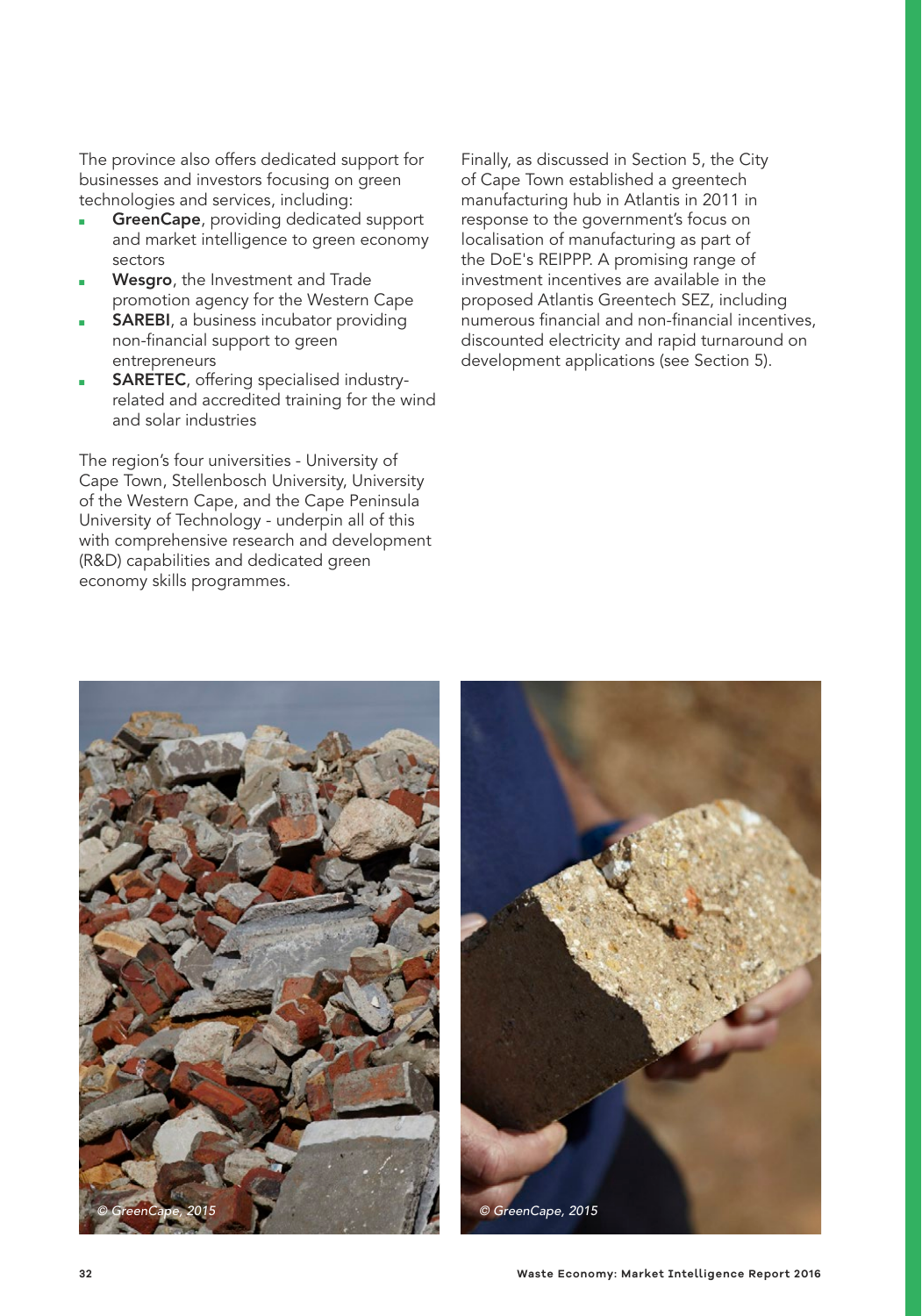### **7 – GreenCape's support to businesses and investors**

**GreenCape is a non-profit organisation that was established by the Western Cape Government and CCT to support the accelerated development of the local green economy – low carbon, resource efficient and socially inclusive – and help position the Western Cape as the green economic hub of Africa.**

We assist businesses in this space to remove barriers to their establishment and growth by providing our members with:

- free, credible and impartial market information and insights
- access to networks of key players in government, industry, finance and academia
- an advocacy platform to help create an enabling policy and regulatory environment for green business

Since inception in 2010, GreenCape has grown to a multi-disciplinary team of over 40 staff members, covering finance, engineering, environmental science and economics. We have facilitated and supported R13.7bn of investments in renewable energy projects and manufacturing. From these investments, more than 10 000 jobs have been created.

Our MIRs form part of a working body of information generated by sector desks and projects within GreenCape's three main programmes – energy, waste and resources. Figure 10 shows the different focus areas within each of our programmes.

#### More about GreenCape's work in the waste sector

GreenCape's Waste Programme was established in 2010 with a focus on encouraging the utilisation of waste as a resource, supporting the development of a thriving, legally compliant and labour absorptive secondary materials industry in the Western Cape. Over time, the ambition is to move towards closed loop recycling, unlocking the high value opportunities that exist within manufacturing, industry and agriculture, and transitioning from a waste economy to a materials management economy. In 2015 we focused on:

Broad sector support: GreenCape's Waste Sector Desk aims to be a hub of information to help industry understand and foresee challenges and opportunities within the waste economy, which in turn facilitates informed decision making. The desk also hosts a range of events to disseminate information and promote discussion around particular challenges facing the sector, to help identify interventions that can address these challenges.

*Specific projects:* In 2013, GreenCape established the Waste Economy Project with the following aims:

Map and demystify the policy and regulatory landscape, consolidating information on the powers/functions of the three levels of government, as well as other key stakeholders.

− The Alternative Waste Treatment Guide20 was launched in 2015 and provides the waste sector with an overview of the processes for developing an alternative waste treatment project, with a focus on technology types, and the relevant municipal processes and legislative requirements pertaining to a technology type.

<sup>20</sup> The guide is available from http://awtguide.environment.gov.za/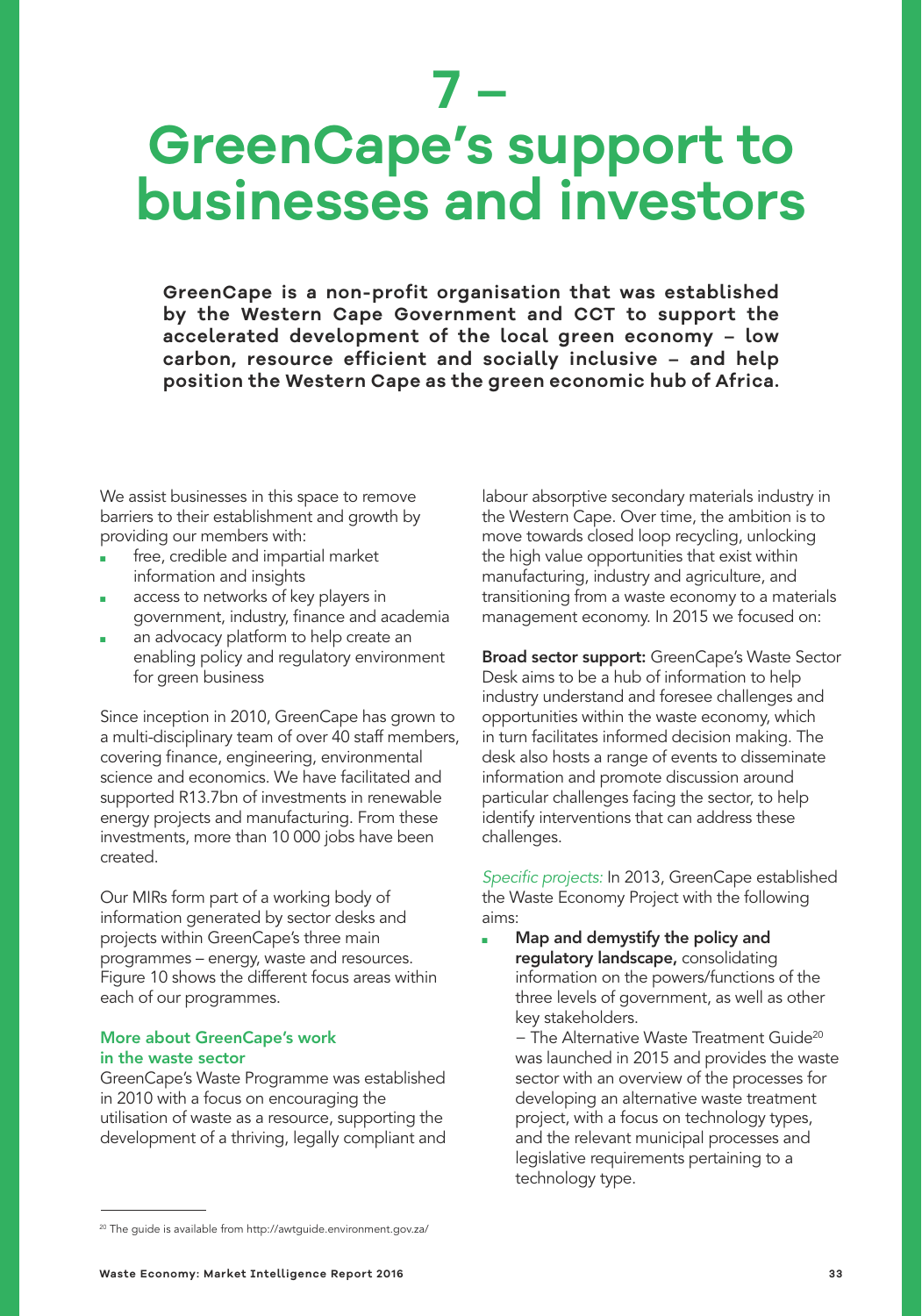Develop and demonstrate decision support tools to enable integrated municipal waste management

In 2015 we continued with the development of our integrated waste management (IWM) decision support tool, which assists municipalities in their planning and investment decision-making. Development of value chains to support use of secondary materials in commercial and industrial wastes

**IDED** In 2015 we prioritised further research on the C&DW economy (see Section 4.2). C&DW constitutes a large portion of waste disposed at landfill (up to 40%) and offer significant opportunity for re-use as secondary materials as well as job creation.



#### Energy Efficiency **2**

**1**

Energy efficient buildings and equipment, demand side management and financing contracting models.

#### Alternative Waste Treatment **3**

Municipal decision-making and policy and legislative tools on alternative waste treatment options; small-scale biogas, recycling and reuse (dry recyclables, construction and demolition waste).

energy, assets, logistics and expertise).



Water provision and economic development; greentech opportunities for water use efficiency, treatment and reuse.

#### Agriculture and Bio-Based Value Chains **6**

Sustainable agriculture, valorisation of wastes to high value bio-products, including bio-energy.

#### Figure 10: GreenCape's focus areas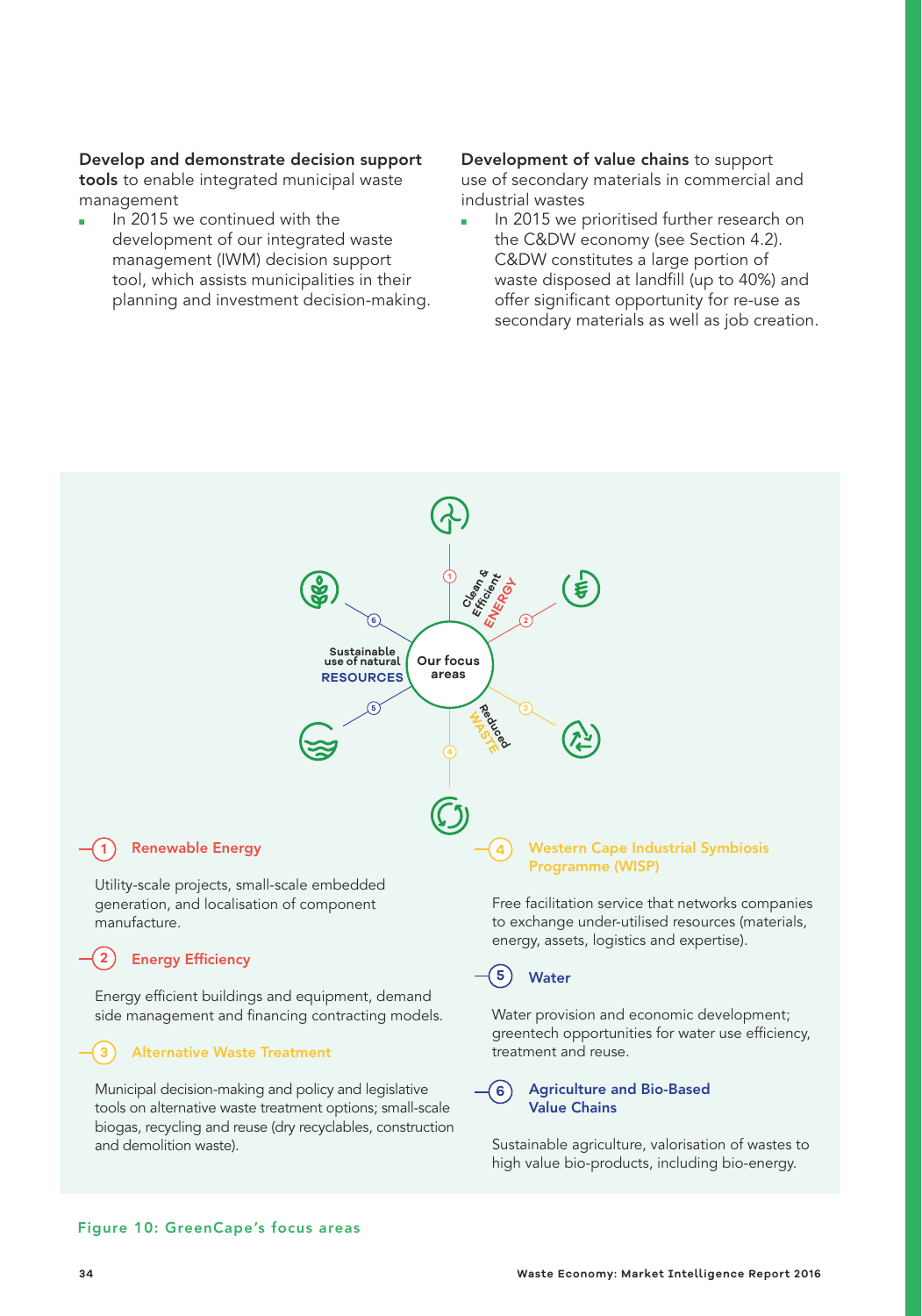#### *Western Cape Industrial Symbiosis Programme (WISP)*

Industrial symbiosis is a resource efficiency approach where one company's unused or residual resources are used by another, for mutual business benefit, leading to a more resource efficient and lower carbon economy. The WISP is a free facilitation service that networks companies wishing to trade their under-utilised resources, including materials, energy, assets, logistics and expertise. Since its inception in 2013, WISP has developed a database of diverse businesses and resources and already enabled significant cost savings to its members and created new business opportunities and jobs.

#### Benefits of becoming a GreenCape member

We currently have over 600 members, and offer free membership. Becoming a member of GreenCape will give you access to the latest information regarding developments in the various sectors; access to tools, reports, and project information; and offer you the opportunity – through our networking events – to meet and interact with various stakeholders in the green economy.

To register as a member, please visit our website, www.greencape.co.za

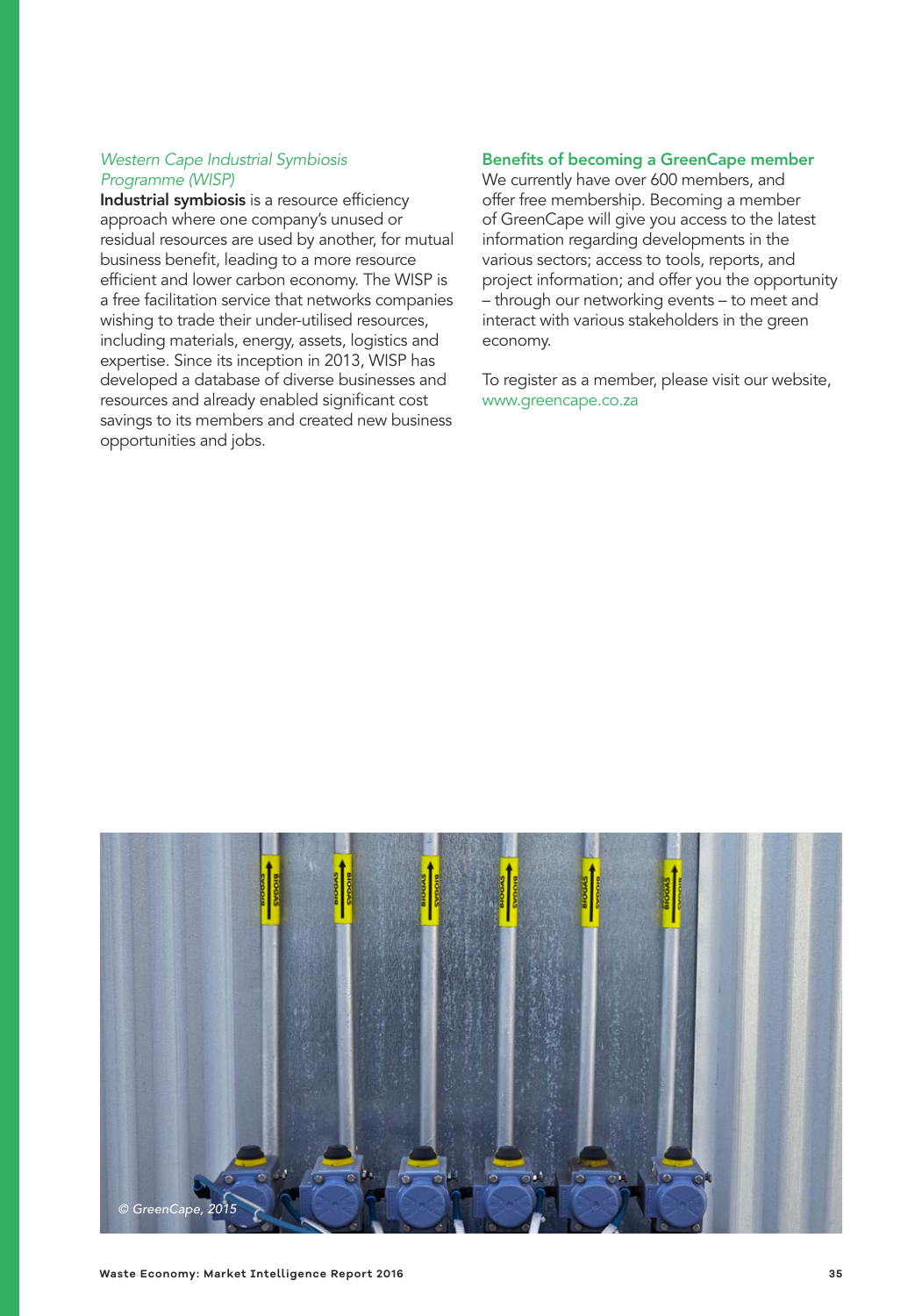### **8– References**

City of Cape Town (CCT) 2013. Department: solid waste management — draft sector plan 2013/2014. Cape Town, City of Cape Town.

Dataweek 2015. Electronics manufacturing and production handbook 2015. Johannesburg, Technews.

Department of Environmental Affairs (DEA) 2012. National waste information baseline report. Pretoria, South African Government.

Department of Science and Technology (DST) 2014. A waste research, development and innovation roadmap for South Africa (2015-2025). Pretoria, South African Government.

Department of Trade and Industry (dti) 2015. Industrial Development Financial Assistance (Incentives). Available from: <https:// www.thedti.gov.za/financial\_ assistance/financial\_incentive. jsp?id=59&subthemeid=25> [Accessed on 10/11/2015]

GreenCape 2014. Western Cape waste-to-energy position paper. Cape Town, GreenCape.

National Treasury 2008. Municipal service delivery and PPP guidelines. Pretoria, South African Government.

Paper Recycling Association of South Africa (PRASA) 2015. Paper recycling in South Africa — facts and statistics. Johannesburg, PRASA. PETCO 2015. Facts and stats for 2014. Johannesburg, PETCO.

Plastics SA 2015a. Annual report. Johannesburg, Plastics SA.

Plastics SA 2015b. Plastics recycling in South Africa. Johannesburg, Plastics SA.

South African Local Government Association (SALGA) 1998. White paper on local government. Pretoria, SALGA.

Statistics South Africa (Stats SA) 2014. Mid-year population estimates. Pretoria, Stats SA.

StEP Initiative 2015. Overview of e-waste related information (South Africa). Available from: <http://www.step-initiative. org/Overview\_South\_Africa. html> [Accessed 18 October 2015].

The Glass Recycling Company (TGRC) 2015. Annual review 2013/2014. Johannesburg, The Glass Recycling Company.

Western Cape Department of Economic Development and Tourism (WC-DEDT) 2014. Green economic investment mapping audit: waste sector. Cape Town, Western Cape Provincial Government.

Western Cape Department of Environmental Affairs and Development Planning (WC-DEADP) 2012. Provincial integrated waste management plan: Western Cape. Cape Town, Western Cape Provincial Government.

Western Cape Department of Environmental Affairs and Development Planning (WC-DEADP) 2013. State of environment outlook report: waste management chapter — for public comment. Cape Town,

 Western Cape Provincial Government.

Western Cape Provincial Treasury 2013. Municipal economic review and outlook (MERO) 2013. Cape Town, Western Cape Provincial Government.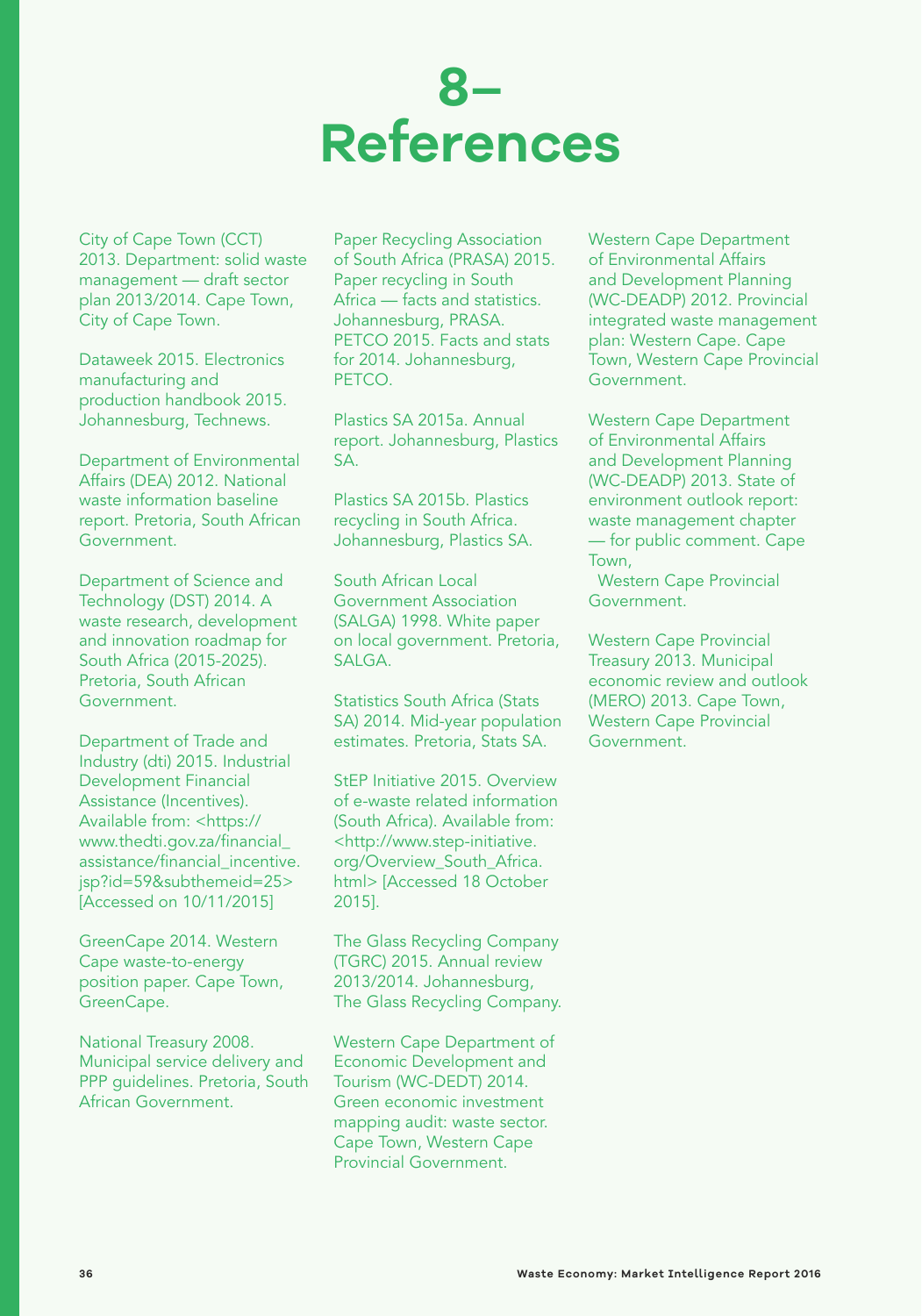# **Appendix A: Producer responsibility organisation contact list**

| <b>Name</b>                                                                     | <b>Recycling related</b><br>function                                                                                                                                                | Tel. No.             | <b>Website and e-mail</b>                                                 |
|---------------------------------------------------------------------------------|-------------------------------------------------------------------------------------------------------------------------------------------------------------------------------------|----------------------|---------------------------------------------------------------------------|
| <b>Plastics SA</b>                                                              | Umbrella body for<br>the plastics industry.<br>Promotes recovery of<br>plastics for recycling                                                                                       | +27 (0)11 314 4021   | www.plasticsinfo.co.za<br>enquiries@plasfed.co.za                         |
| <b>The Glass</b><br>Recycling<br>Company                                        | Promote the recovery<br>and recycling of used<br>glass containers                                                                                                                   | +27 (0)11 803 0767   | www.theglassrecyclingcompany.co.za<br>info@theglassrecyclingcompany.co.za |
| <b>PETCO</b>                                                                    | Promote recycling of<br>post-consumer Poly-<br>ethylene Terephthal-<br>ate (PET) products                                                                                           | 0860 137 738         | www.petco.co.za<br>info@petco.co.za                                       |
| Collect-a-Can                                                                   | Recovery of steel<br>beverage and other<br>cans for recycling                                                                                                                       | +27 (0)11 466 2939   | www.collectacan.co.za<br>info@collectacan.co.za                           |
| e-Waste<br>Association<br>of SA                                                 | Platform for recycling<br>of electrical and elec-<br>tronic waste in South<br>Africa                                                                                                | + 27 (0) 31 575 8119 | www.ewasa.org<br>info@ewasa.org                                           |
| <b>National Oil</b><br>Recycling<br>Association of<br>South Africa<br>(NORA-SA) | Co-ordinates and<br>facilitates the environ-<br>mentally responsible<br>recovery, collection,<br>transportation, stor-<br>age, processing and<br>use of used lubrica-<br>tion oils. | 021-448-7492         | www.norasa.co.za<br>usedoil@iafrica.com                                   |
| Packaging SA                                                                    | Umbrella body for the<br>packaging industry                                                                                                                                         | 012-001-1914         | www.packagingsa.co.za<br>Charles@packagingsa.co.za                        |
| Polystyrene<br>Packaging<br>Council                                             | Collection and recy-<br>cling of polystyrene<br>packaging                                                                                                                           |                      | www.polystyrenepackaging.co.za<br>adri@polystyrenepackaging.co.za         |
| <b>POLYCO</b>                                                                   | Collection and recy-<br>cling of polystyrene<br>packaging                                                                                                                           | 021-531-0647         | www.polyco.co.za<br>mandy@polyco.co.za                                    |
| <b>Paper Recycling</b><br>Agency of South<br>Africa (PRASA)                     | Represents proces-<br>sors and manufactur-<br>ers of recycled paper<br>fibre.                                                                                                       |                      | www.pamsa.co.za<br>ursula.henneberry@pamsa.co.za                          |
| <b>ROSE</b><br>Foundation                                                       | Collection, storage<br>and recycling of used<br>lubricating oil                                                                                                                     | +27 (0)21 448 7492   | www.rosefoundation.org.za<br>usedoil@iafrica.com                          |